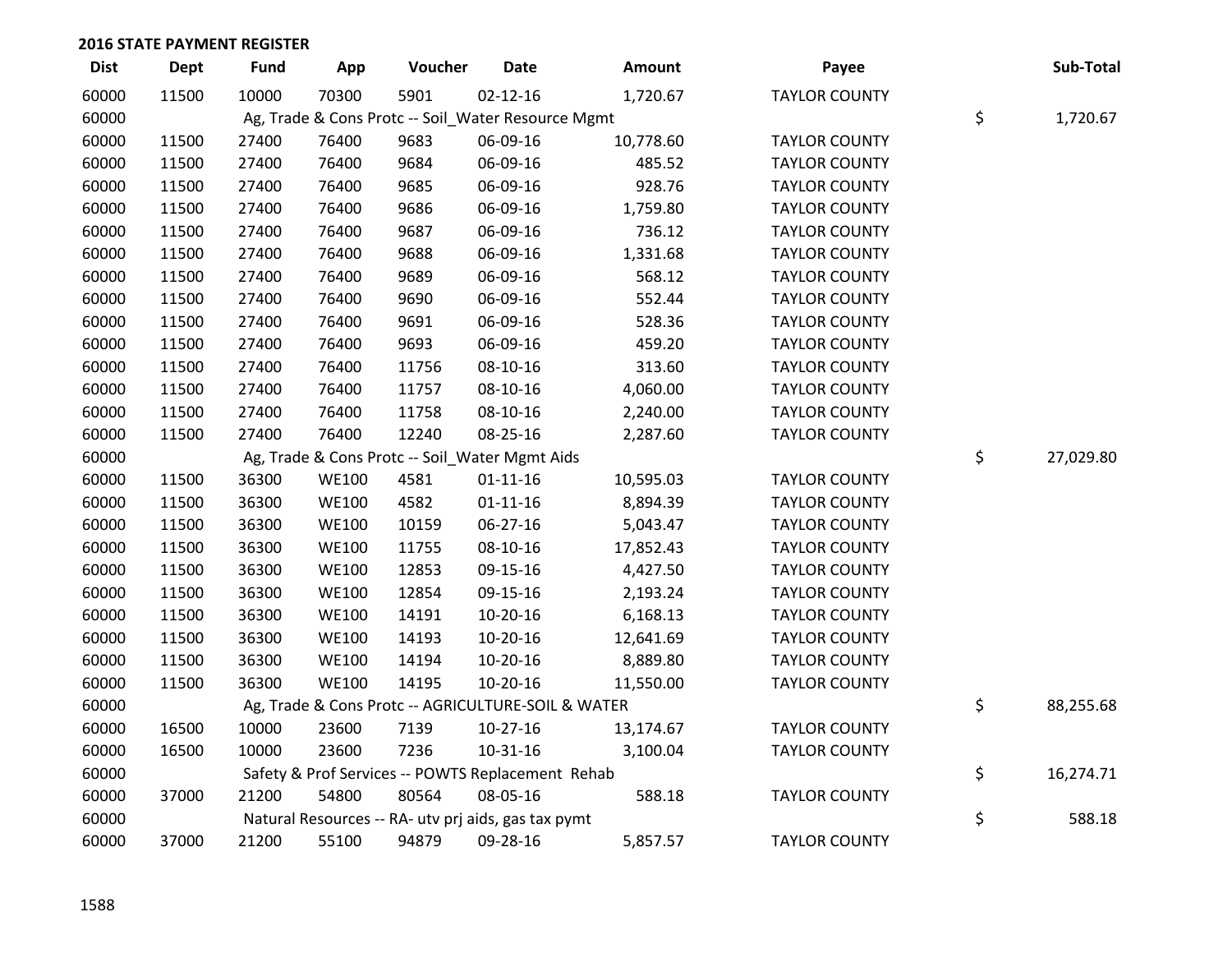| <b>Dist</b> | <b>Dept</b> | <b>Fund</b> | App          | Voucher                                             | <b>Date</b>    | Amount     | Payee                | Sub-Total        |
|-------------|-------------|-------------|--------------|-----------------------------------------------------|----------------|------------|----------------------|------------------|
| 60000       |             |             |              | Natural Resources -- Enf A - atv & utv enforcement  |                |            |                      | \$<br>5,857.57   |
| 60000       | 37000       | 21200       | 55200        | 94381                                               | 09-28-16       | 2,650.49   | <b>TAYLOR COUNTY</b> |                  |
| 60000       |             |             |              | Natural Resources -- Enf A - snow enforcement       |                |            |                      | \$<br>2,650.49   |
| 60000       | 37000       | 21200       | 56400        | 47333                                               | 04-22-16       | 830.25     | <b>TAYLOR COUNTY</b> |                  |
| 60000       |             |             |              | Natural Resources -- RA- fish, wl & forestry        |                |            |                      | \$<br>830.25     |
| 60000       | 37000       | 21200       | 56600        | 50239                                               | 05-05-16       | 300.95     | <b>TAYLOR COUNTY</b> |                  |
| 60000       | 37000       | 21200       | 56600        | 91203                                               | 09-15-16       | 26,652.13  | <b>TAYLOR COUNTY</b> |                  |
| 60000       |             |             |              | Natural Resources -- ResAids - forest croplnd & mfl |                |            |                      | \$<br>26,953.08  |
| 60000       | 37000       | 21200       | 57200        | 37210                                               | 04-08-16       | 43,677.38  | <b>TAYLOR COUNTY</b> |                  |
| 60000       | 37000       | 21200       | 57200        | 42951                                               | $04 - 13 - 16$ | 22,200.00  | <b>TAYLOR COUNTY</b> |                  |
| 60000       |             |             |              | Natural Resources -- ResAids - cnty forst & admin   |                |            |                      | \$<br>65,877.38  |
| 60000       | 37000       | 21200       | 57400        | 82506                                               | 08-10-16       | 36,337.50  | <b>TAYLOR COUNTY</b> |                  |
| 60000       |             |             |              | Natural Resources -- RA- cnty snow trail & area aid |                |            |                      | \$<br>36,337.50  |
| 60000       | 37000       | 21200       | 57500        | 100903                                              | $10-24-16$     | 23,953.36  | <b>TAYLOR COUNTY</b> |                  |
| 60000       |             |             |              | Natural Resources -- RA- snowmobile trail areas     |                |            |                      | \$<br>23,953.36  |
| 60000       | 37000       | 21200       | 57600        | 80567                                               | 08-05-16       | 14,560.00  | <b>TAYLOR COUNTY</b> |                  |
| 60000       | 37000       | 21200       | 57600        | 80574                                               | 08-05-16       | 12,900.00  | <b>TAYLOR COUNTY</b> |                  |
| 60000       | 37000       | 21200       | 57600        | 100906                                              | 10-25-16       | 11,439.29  | <b>TAYLOR COUNTY</b> |                  |
| 60000       | 37000       | 21200       | 57600        | 106349                                              | $11 - 14 - 16$ | 9,180.00   | <b>TAYLOR COUNTY</b> |                  |
| 60000       |             |             |              | Natural Resources -- RA- atv prj aids, gas tax pymt |                |            |                      | \$<br>48,079.29  |
| 60000       | 37000       | 21200       | 58200        | 40199                                               | 03-31-16       | 11,385.02  | <b>TAYLOR COUNTY</b> |                  |
| 60000       |             |             |              | Natural Resources -- ResAids - nat forest income    |                |            |                      | \$<br>11,385.02  |
| 60000       | 37000       | 21200       | 58400        | 90513                                               | 09-15-16       | 71.36      | <b>TAYLOR COUNTY</b> |                  |
| 60000       |             |             |              | Natural Resources -- ResAids - pymt in lieu tax fed |                |            |                      | \$<br>71.36      |
| 60000       | 37000       | 21200       | 58900        | 102672                                              | 11-18-16       | 4,043.05   | <b>TAYLOR COUNTY</b> |                  |
| 60000       |             |             |              | Natural Resources -- Resource aids - distribution o |                |            |                      | \$<br>4,043.05   |
| 60000       | 37000       | 27400       | 67000        | 56053                                               | 05-31-16       | 80,095.21  | <b>TAYLOR COUNTY</b> |                  |
| 60000       |             |             |              | Natural Resources -- Fin asst for responsible units |                |            |                      | \$<br>80,095.21  |
| 60000       | 37000       | 27400       | 67300        | 56053                                               | 05-31-16       | 4,253.76   | <b>TAYLOR COUNTY</b> |                  |
| 60000       |             |             |              | Natural Resources -- Recycling consolidation grants |                |            |                      | \$<br>4,253.76   |
| 60000       | 37000       | 36300       | <b>TA100</b> | 59494                                               | 06-08-16       | 100,648.08 | <b>TAYLOR COUNTY</b> |                  |
| 60000       |             |             |              | Natural Resources -- LAND ACQUISITION               |                |            |                      | \$<br>100,648.08 |
| 60000       | 37000       | 36300       | <b>TA170</b> | 107243                                              | $11 - 15 - 16$ | 75,503.84  | <b>TAYLOR COUNTY</b> |                  |
| 60000       |             |             |              | Natural Resources -- PROP DEVELP PROJECTS           |                |            |                      | \$<br>75,503.84  |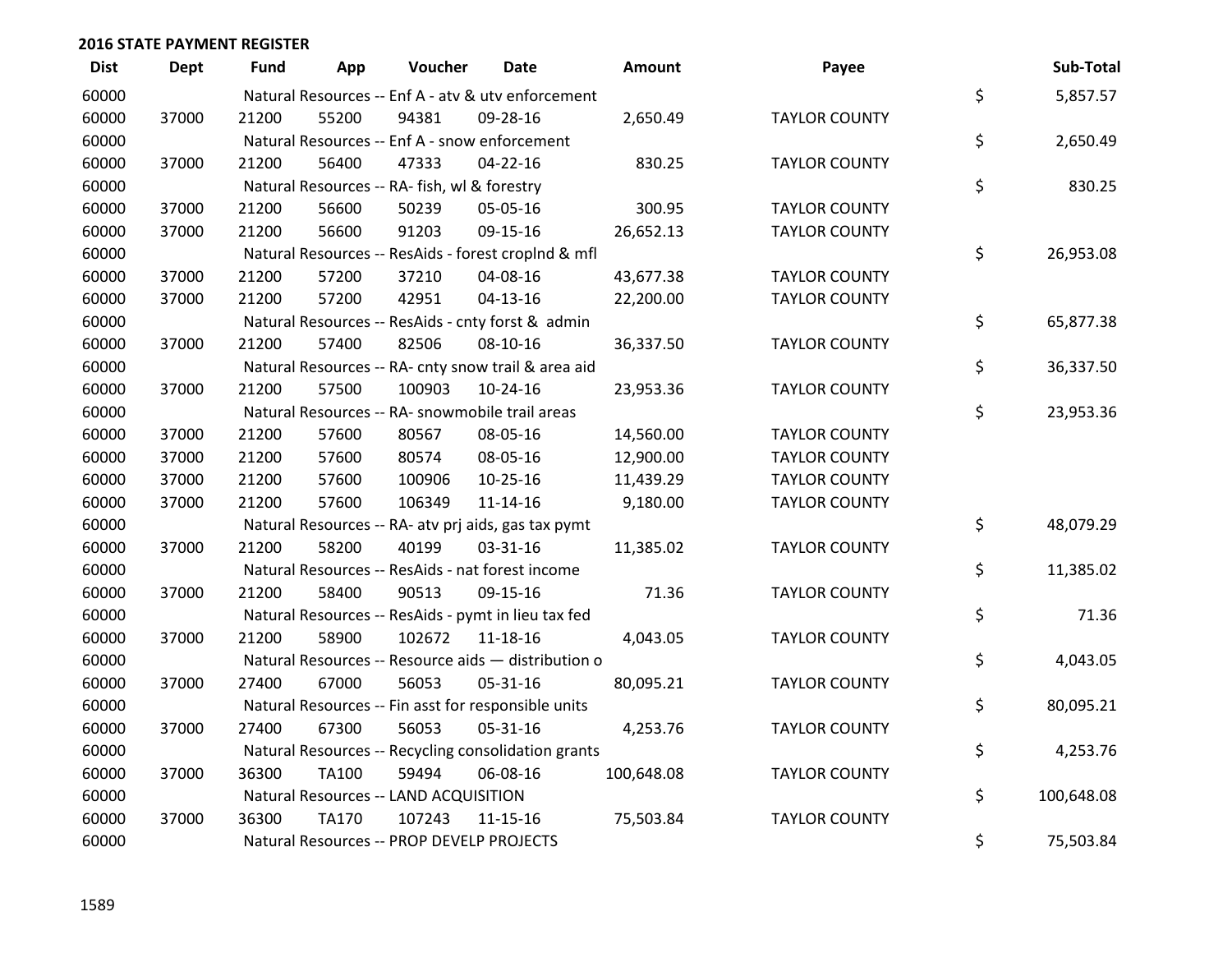| <b>Dist</b> | Dept  | <b>Fund</b> | App   | Voucher                                           | <b>Date</b>    | Amount     | Payee                   | Sub-Total          |
|-------------|-------|-------------|-------|---------------------------------------------------|----------------|------------|-------------------------|--------------------|
| 60000       | 39500 | 21100       | 19000 | 169                                               | 07-05-16       | 308,858.38 | <b>TAYLOR COUNTY</b>    |                    |
| 60000       | 39500 | 21100       | 19000 | 29123                                             | 10-03-16       | 154,429.21 | <b>TAYLOR COUNTY</b>    |                    |
| 60000       |       |             |       | Transportation -- Trans Aids To Co.-Sf            |                |            |                         | \$<br>463,287.59   |
| 60000       | 39500 | 21100       | 16800 | 88060                                             | 05-06-16       | 68,844.00  | <b>COUNTY OF TAYLOR</b> |                    |
| 60000       |       |             |       | Transportation -- Eldly&Disa Co/Aid Sf            |                |            |                         | \$<br>68,844.00    |
| 60000       | 39500 | 21100       | 17000 | 75896                                             | 03-09-16       | 5,459.76   | <b>TREAS TAYLOR CO</b>  |                    |
| 60000       |       |             |       | <b>Transportation -- County Forest Aids</b>       |                |            |                         | \$<br>5,459.76     |
| 60000       | 39500 | 21100       | 19000 | 74060                                             | $01 - 04 - 16$ | 154,429.19 | <b>COUNTY OF TAYLOR</b> |                    |
| 60000       |       |             |       | Transportation -- Trans Aids To Co.-Sf            |                |            |                         | \$<br>154,429.19   |
| 60000       | 41000 | 10000       | 11600 | 92327                                             | 11-29-16       | 11,200.00  | <b>TAYLOR COUNTY</b>    |                    |
| 60000       |       |             |       | Corrections -- Reimbursing counties for proba     |                |            |                         | \$<br>11,200.00    |
| 60000       | 41000 | 10000       | 30200 | 17899                                             | $01 - 04 - 16$ | 614.25     | <b>TAYLOR COUNTY</b>    |                    |
| 60000       | 41000 | 10000       | 30200 | 20450                                             | $01 - 20 - 16$ | 614.25     | <b>TAYLOR COUNTY</b>    |                    |
| 60000       |       |             |       | Corrections -- Community intervention program     |                |            |                         | \$<br>1,228.50     |
| 60000       | 41000 | 10000       | 31300 | 28426                                             | $02 - 12 - 16$ | 3.00       | <b>TAYLOR COUNTY</b>    |                    |
| 60000       | 41000 | 10000       | 31300 | 34468                                             | 03-09-16       | 500.00     | <b>TAYLOR COUNTY</b>    |                    |
| 60000       | 41000 | 10000       | 31300 | 50901                                             | 05-20-16       | 93,559.00  | <b>TAYLOR COUNTY</b>    |                    |
| 60000       |       |             |       | Corrections -- Community youth and family aid     |                |            |                         | \$<br>94,062.00    |
| 60000       | 43500 | 10000       | 11900 | 72416                                             | 09-06-16       | 6,655.60   | <b>TAYLOR COUNTY</b>    |                    |
| 60000       |       |             |       | Health Services -- Emergency medical services, ai |                |            |                         | \$<br>6,655.60     |
| 60000       | 43500 | 10000       | 00000 | 90613                                             | $01 - 02 - 16$ | 668.00     | <b>TAYLOR CO</b>        |                    |
| 60000       | 43500 | 10000       | 00000 | 90614                                             | $01 - 04 - 16$ | 189,054.00 | <b>TAYLOR CO</b>        |                    |
| 60000       | 43500 | 10000       | 00000 | 90616                                             | 02-01-16       | 189,619.00 | <b>TAYLOR CO</b>        |                    |
| 60000       | 43500 | 10000       | 00000 | 90618                                             | 03-01-16       | 189,056.00 | <b>TAYLOR CO</b>        |                    |
| 60000       | 43500 | 10000       | 00000 | 90622                                             | $04 - 01 - 16$ | 83,184.00  | <b>TAYLOR CO</b>        |                    |
| 60000       | 43500 | 10000       | 00000 | 90624                                             | 05-02-16       | 639,979.00 | <b>TAYLOR CO</b>        |                    |
| 60000       | 43500 | 10000       | 00000 | 90627                                             | 06-01-16       | 235,194.00 | <b>TAYLOR CO</b>        |                    |
| 60000       | 43500 | 10000       | 00000 | 90700                                             | $07 - 01 - 16$ | 299,144.00 | <b>TAYLOR CO</b>        |                    |
| 60000       | 43500 | 10000       | 00000 | 90701                                             | 08-01-16       | 979,761.00 | <b>TAYLOR CO</b>        |                    |
| 60000       | 43500 | 10000       | 00000 | 90702                                             | 09-01-16       | 223,288.00 | <b>TAYLOR CO</b>        |                    |
| 60000       | 43500 | 10000       | 00000 | 90704                                             | $10-01-16$     | 343,012.00 | <b>TAYLOR CO</b>        |                    |
| 60000       | 43500 | 10000       | 00000 | 90705                                             | 11-01-16       | 290,277.00 | <b>TAYLOR CO</b>        |                    |
| 60000       | 43500 | 10000       | 00000 | 90706                                             | 12-01-16       | 272,732.00 | <b>TAYLOR CO</b>        |                    |
| 60000       |       |             |       | Health Services -- State/Fed Aids                 |                |            |                         | \$<br>3,934,968.00 |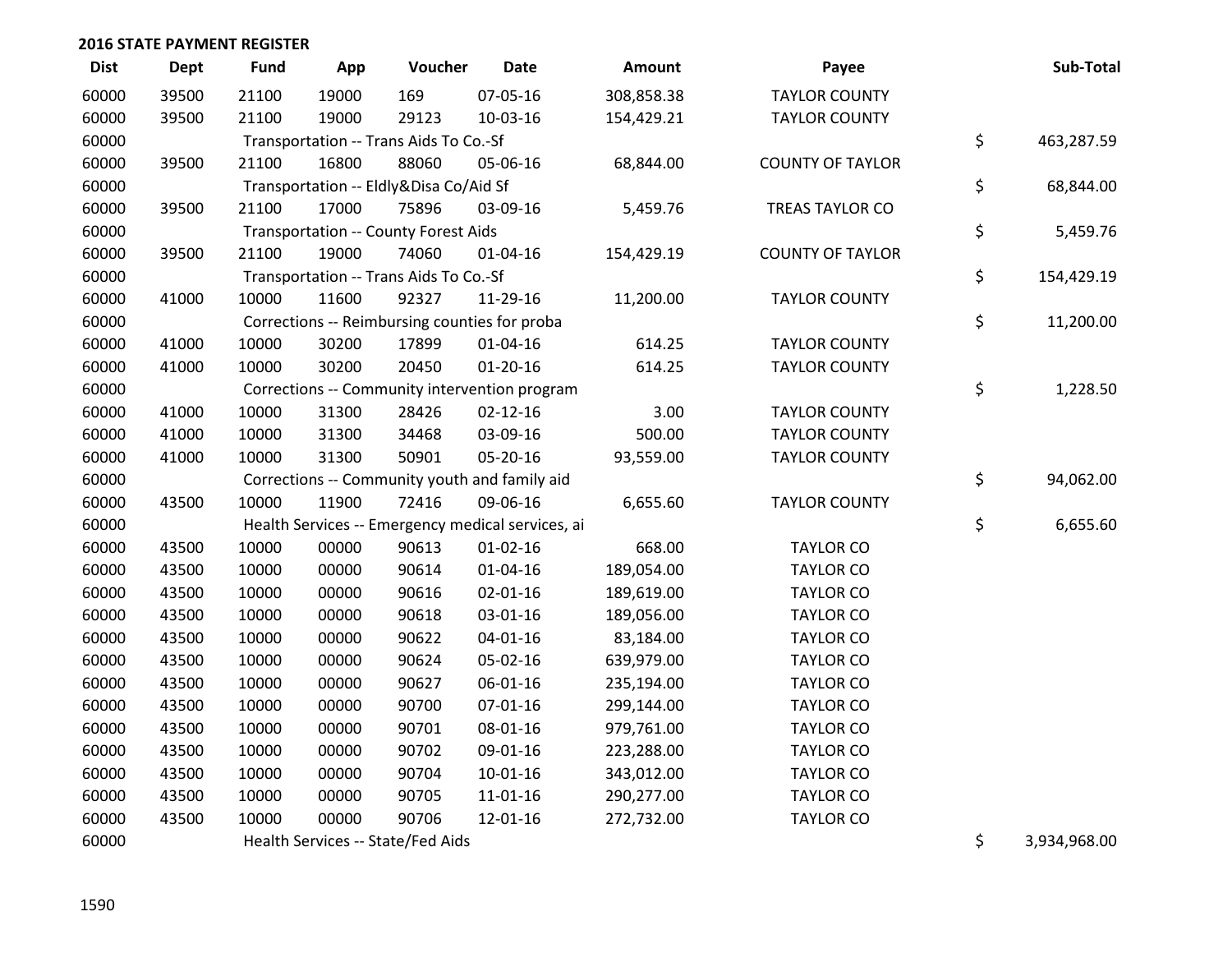| <b>Dist</b> | <b>Dept</b> | Fund  | App   | Voucher                                        | <b>Date</b>                                       | Amount    | Payee                | Sub-Total       |
|-------------|-------------|-------|-------|------------------------------------------------|---------------------------------------------------|-----------|----------------------|-----------------|
| 60000       | 45500       | 10000 | 22100 | 14351                                          | $07 - 22 - 16$                                    | 1,050.00  | <b>TAYLOR COUNTY</b> |                 |
| 60000       |             |       |       | Justice -- Crime laboratories, DNA             |                                                   |           |                      | \$<br>1,050.00  |
| 60000       | 45500       | 10000 | 23100 | 16177                                          | 09-07-16                                          | 6,080.00  | <b>TAYLOR COUNTY</b> |                 |
| 60000       |             |       |       | Justice -- Law enforcement train, local        |                                                   |           |                      | \$<br>6,080.00  |
| 60000       | 45500       | 10000 | 24100 | 17483                                          | 10-03-16                                          | 395.37    | <b>TAYLOR COUNTY</b> |                 |
| 60000       |             |       |       | Justice -- Federal aid, state operations       |                                                   |           |                      | \$<br>395.37    |
| 60000       | 45500       | 10000 | 27100 | 6862                                           | 02-26-16                                          | 6,497.92  | <b>TAYLOR COUNTY</b> |                 |
| 60000       | 45500       | 10000 | 27100 | 11511                                          | $06-17-16$                                        | 4,508.88  | <b>TAYLOR COUNTY</b> |                 |
| 60000       | 45500       | 10000 | 27100 | 14759                                          | 08-04-16                                          | 12,569.23 | <b>TAYLOR COUNTY</b> |                 |
| 60000       | 45500       | 10000 | 27100 | 19145                                          | 11-09-16                                          | 9,116.75  | <b>TAYLOR COUNTY</b> |                 |
| 60000       |             |       |       | Justice -- Alt prosecution alcohol drugs       |                                                   |           |                      | \$<br>32,692.78 |
| 60000       | 45500       | 10000 | 53200 | 7634                                           | 03-14-16                                          | 15,804.84 | <b>TAYLOR COUNTY</b> |                 |
| 60000       | 45500       | 10000 | 53200 | 14464                                          | 07-22-16                                          | 13,633.05 | <b>TAYLOR COUNTY</b> |                 |
| 60000       |             |       |       | Justice -- Crime victim witness assist         |                                                   |           |                      | \$<br>29,437.89 |
| 60000       | 45500       | 10000 | 54200 | 6874                                           | $02 - 26 - 16$                                    | 2,333.00  | <b>TAYLOR COUNTY</b> |                 |
| 60000       | 45500       | 10000 | 54200 | 10321                                          | 05-25-16                                          | 2,332.00  | <b>TAYLOR COUNTY</b> |                 |
| 60000       | 45500       | 10000 | 54200 | 16839                                          | 09-28-16                                          | 2,333.00  | <b>TAYLOR COUNTY</b> |                 |
| 60000       | 45500       | 10000 | 54200 | 19308                                          | 11-16-16                                          | 2,332.00  | <b>TAYLOR COUNTY</b> |                 |
| 60000       |             |       |       | Justice -- Federal aid, victim assistance      |                                                   |           |                      | \$<br>9,330.00  |
| 60000       | 45500       | 10000 | 54300 | 17155                                          | 09-29-16                                          | 404.96    | <b>TAYLOR COUNTY</b> |                 |
| 60000       |             |       |       | Justice -- Federal aid, state operations       |                                                   |           |                      | \$<br>404.96    |
| 60000       | 46500       | 10000 | 33700 | 12964                                          | 07-20-16                                          | 3,971.00  | <b>TAYLOR COUNTY</b> |                 |
| 60000       | 46500       | 10000 | 33700 | 18640                                          | 12-06-16                                          | 3,971.00  | <b>TAYLOR COUNTY</b> |                 |
| 60000       |             |       |       | Military Affairs -- Local emer planning grants |                                                   |           |                      | \$<br>7,942.00  |
| 60000       | 46500       | 10000 | 34200 | 5075                                           | $01 - 27 - 16$                                    | 14,462.45 | <b>TAYLOR COUNTY</b> |                 |
| 60000       | 46500       | 10000 | 34200 | 5625                                           | 02-04-16                                          | 4,007.00  | <b>TAYLOR COUNTY</b> |                 |
| 60000       | 46500       | 10000 | 34200 | 13903                                          | 08-16-16                                          | 17,684.70 | <b>TAYLOR COUNTY</b> |                 |
| 60000       | 46500       | 10000 | 34200 | 18710                                          | 12-06-16                                          | 14,329.04 | <b>TAYLOR COUNTY</b> |                 |
| 60000       |             |       |       |                                                | Military Affairs -- Federal aid, local assistance |           |                      | \$<br>50,483.19 |
| 60000       | 48500       | 15200 | 12700 | 7809                                           | 03-07-16                                          | 388.34    | <b>TAYLOR COUNTY</b> |                 |
| 60000       | 48500       | 15200 | 12700 | 14004                                          | 06-30-16                                          | 431.64    | <b>TAYLOR COUNTY</b> |                 |
| 60000       |             |       |       | Veterans Affairs -- Grants to counties         |                                                   |           |                      | \$<br>819.98    |
| 60000       | 48500       | 58200 | 26700 | 7809                                           | 03-07-16                                          | 1,747.53  | <b>TAYLOR COUNTY</b> |                 |
| 60000       | 48500       | 58200 | 26700 | 14004                                          | 06-30-16                                          | 1,942.36  | <b>TAYLOR COUNTY</b> |                 |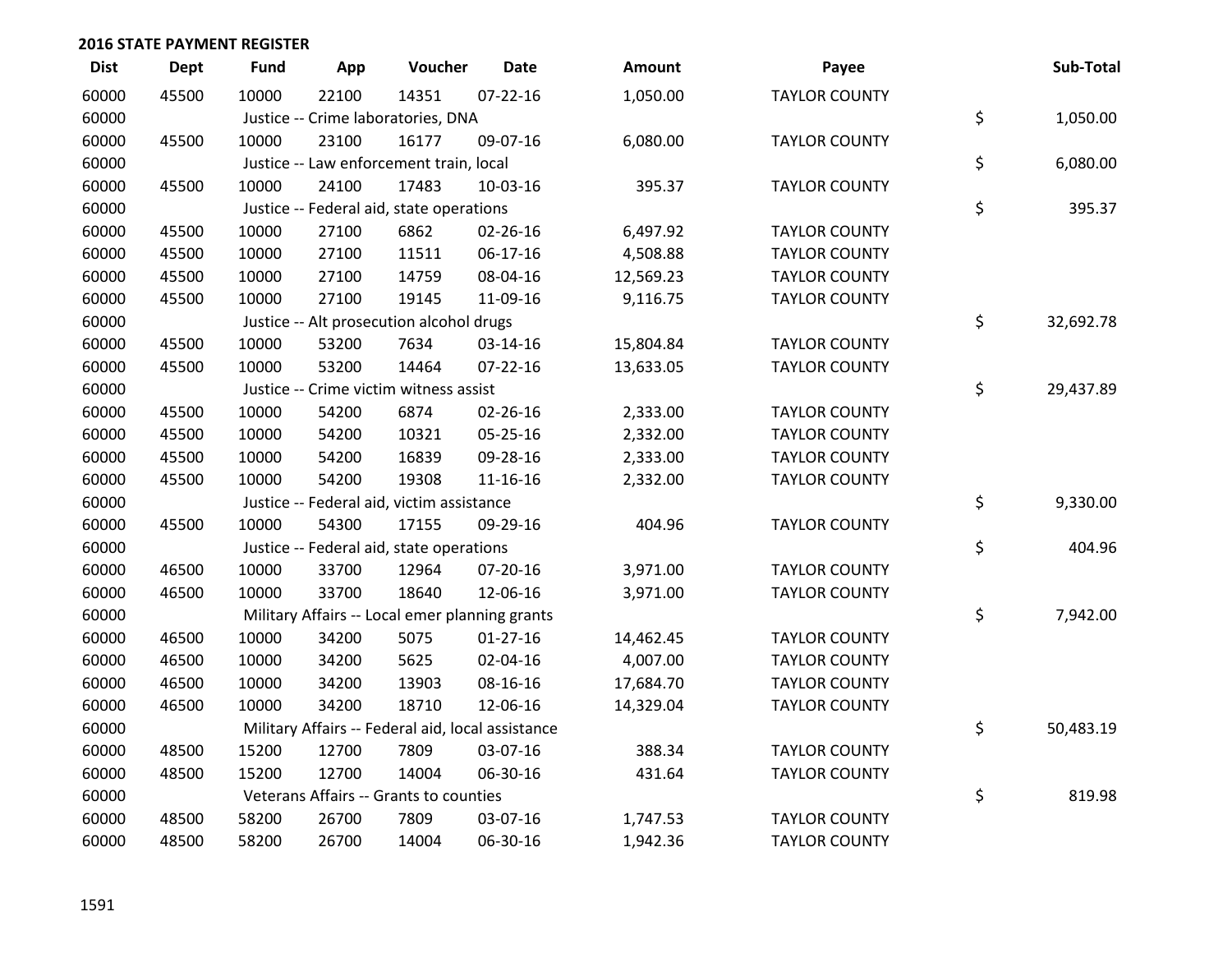| <b>Dist</b> | <b>Dept</b> | <b>Fund</b> | App                           | Voucher                                         | <b>Date</b>    | <b>Amount</b> | Payee                | Sub-Total       |
|-------------|-------------|-------------|-------------------------------|-------------------------------------------------|----------------|---------------|----------------------|-----------------|
| 60000       | 48500       | 58300       | 37000                         | 7809                                            | 03-07-16       | 1,747.52      | <b>TAYLOR COUNTY</b> |                 |
| 60000       | 48500       | 58300       | 37000                         | 14004                                           | 06-30-16       | 1,942.35      | <b>TAYLOR COUNTY</b> |                 |
| 60000       |             |             |                               | Veterans Affairs -- County grants               |                |               |                      | \$<br>7,379.76  |
| 60000       | 50500       | 10000       | 14200                         | 32478                                           | 10-26-16       | 68,200.00     | <b>TAYLOR COUNTY</b> |                 |
| 60000       |             |             | Administration -- Federal aid |                                                 |                |               |                      | \$<br>68,200.00 |
| 60000       | 50500       | 10000       | 15500                         | 8195                                            | $01 - 15 - 16$ | 1,661.00      | <b>TAYLOR COUNTY</b> |                 |
| 60000       | 50500       | 10000       | 15500                         | 11515                                           | $02 - 17 - 16$ | 2,584.00      | <b>TAYLOR COUNTY</b> |                 |
| 60000       | 50500       | 10000       | 15500                         | 15462                                           | 04-01-16       | 1,279.00      | <b>TAYLOR COUNTY</b> |                 |
| 60000       | 50500       | 10000       | 15500                         | 16312                                           | $04 - 15 - 16$ | 1,513.00      | <b>TAYLOR COUNTY</b> |                 |
| 60000       | 50500       | 10000       | 15500                         | 19158                                           | 05-17-16       | 1,177.00      | <b>TAYLOR COUNTY</b> |                 |
| 60000       | 50500       | 10000       | 15500                         | 22063                                           | 06-15-16       | 1,095.00      | <b>TAYLOR COUNTY</b> |                 |
| 60000       | 50500       | 10000       | 15500                         | 24412                                           | $07 - 18 - 16$ | 1,120.00      | <b>TAYLOR COUNTY</b> |                 |
| 60000       | 50500       | 10000       | 15500                         | 27529                                           | 08-17-16       | 157.00        | <b>TAYLOR COUNTY</b> |                 |
| 60000       | 50500       | 10000       | 15500                         | 35197                                           | 11-16-16       | 3,160.00      | <b>TAYLOR COUNTY</b> |                 |
| 60000       | 50500       | 10000       | 15500                         | 37671                                           | 12-15-16       | 1,075.00      | <b>TAYLOR COUNTY</b> |                 |
| 60000       |             |             |                               | Administration -- Federal aid, local assistance |                |               |                      | \$<br>14,821.00 |
| 60000       | 50500       | 23500       | 37100                         | 8195                                            | $01 - 15 - 16$ | 2,261.00      | <b>TAYLOR COUNTY</b> |                 |
| 60000       | 50500       | 23500       | 37100                         | 11515                                           | $02 - 17 - 16$ | 3,828.00      | <b>TAYLOR COUNTY</b> |                 |
| 60000       | 50500       | 23500       | 37100                         | 15462                                           | $04 - 01 - 16$ | 1,770.00      | <b>TAYLOR COUNTY</b> |                 |
| 60000       | 50500       | 23500       | 37100                         | 16312                                           | $04 - 15 - 16$ | 2,111.00      | <b>TAYLOR COUNTY</b> |                 |
| 60000       | 50500       | 23500       | 37100                         | 19158                                           | $05-17-16$     | 1,878.00      | <b>TAYLOR COUNTY</b> |                 |
| 60000       | 50500       | 23500       | 37100                         | 22063                                           | $06 - 15 - 16$ | 1,477.00      | <b>TAYLOR COUNTY</b> |                 |
| 60000       | 50500       | 23500       | 37100                         | 24412                                           | $07 - 18 - 16$ | 1,497.00      | <b>TAYLOR COUNTY</b> |                 |
| 60000       | 50500       | 23500       | 37100                         | 27529                                           | 08-17-16       | 1,922.00      | <b>TAYLOR COUNTY</b> |                 |
| 60000       | 50500       | 23500       | 37100                         | 29954                                           | 09-15-16       | 1,553.00      | <b>TAYLOR COUNTY</b> |                 |
| 60000       | 50500       | 23500       | 37100                         | 32644                                           | $10-17-16$     | 1,786.00      | <b>TAYLOR COUNTY</b> |                 |
| 60000       | 50500       | 23500       | 37100                         | 35197                                           | 11-16-16       | 4,628.00      | <b>TAYLOR COUNTY</b> |                 |
| 60000       | 50500       | 23500       | 37100                         | 37671                                           | 12-15-16       | 1,531.00      | <b>TAYLOR COUNTY</b> |                 |
| 60000       |             |             |                               | Administration -- Low-income assistance grants  |                |               |                      | \$<br>26,242.00 |
| 60000       | 50500       | 26900       | 16600                         | 13253                                           | 03-23-16       | 1,000.00      | <b>TAYLOR COUNTY</b> |                 |
| 60000       | 50500       | 26900       | 16600                         | 13449                                           | 03-24-16       | 71,976.00     | <b>TAYLOR COUNTY</b> |                 |
| 60000       | 50500       | 26900       | 16600                         | 18469                                           | 05-10-16       | 25,000.00     | <b>TAYLOR COUNTY</b> |                 |
| 60000       |             |             | Administration -- Land        |                                                 |                |               |                      | \$<br>97,976.00 |
| 60000       | 83500       | 10000       | 10500                         | 6885                                            | 07-25-16       | 159,578.13    | <b>TAYLOR COUNTY</b> |                 |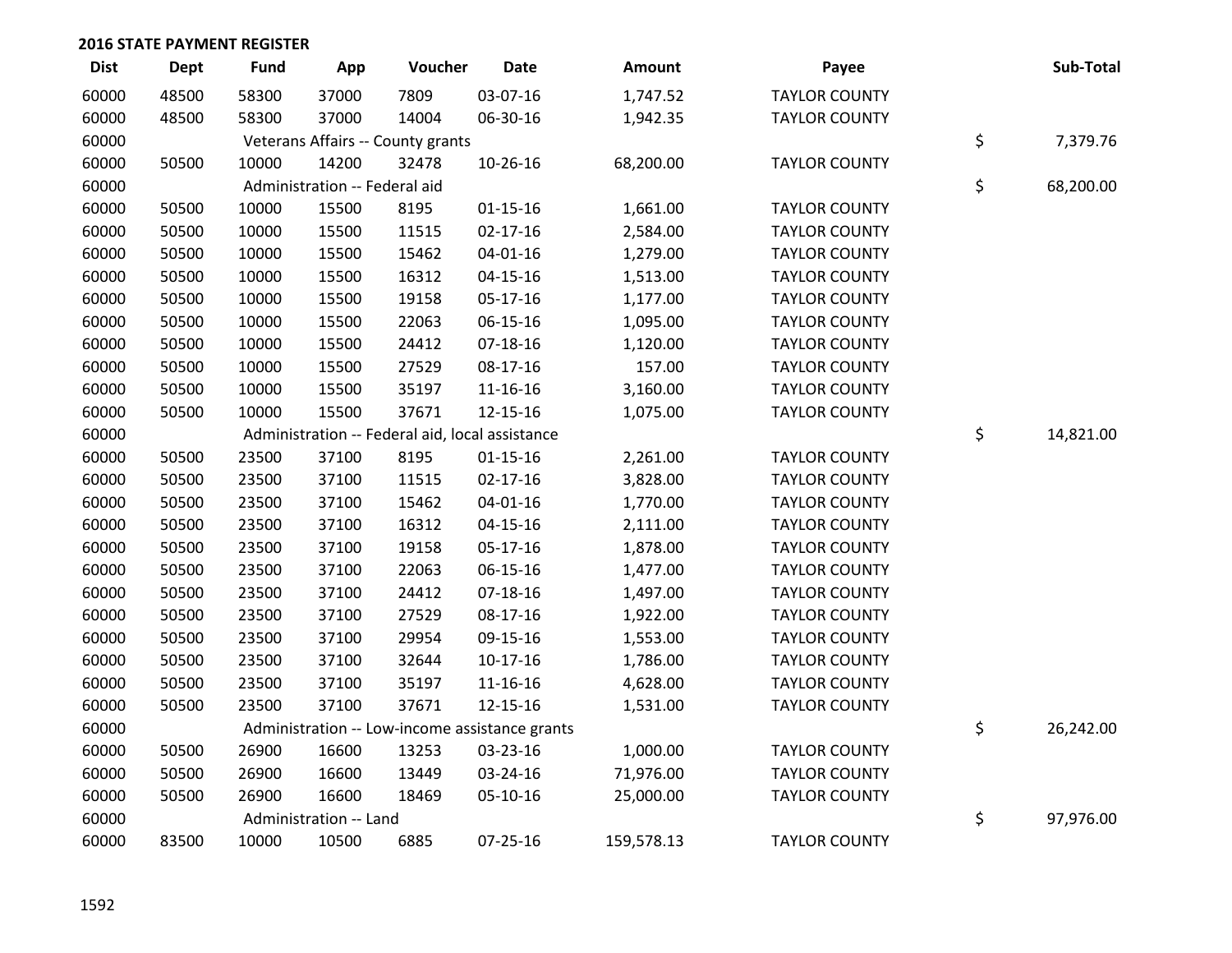| <b>Dist</b> | <b>Dept</b> | <b>Fund</b> | App                                  | Voucher                                             | <b>Date</b>    | Amount       | Payee                   | Sub-Total           |
|-------------|-------------|-------------|--------------------------------------|-----------------------------------------------------|----------------|--------------|-------------------------|---------------------|
| 60000       | 83500       | 10000       | 10500                                | 14410                                               | $11 - 21 - 16$ | 880,463.25   | <b>TAYLOR COUNTY</b>    |                     |
| 60000       |             |             |                                      | Revenue -- County and Municipal Aid                 |                |              |                         | \$<br>1,040,041.38  |
| 60000       | 83500       | 10000       | 10900                                | 7252                                                | 07-25-16       | 35,055.00    | <b>TAYLOR COUNTY</b>    |                     |
| 60000       |             |             |                                      | Revenue -- State Aid, Tax Exempt Proprty            |                |              |                         | \$<br>35,055.00     |
| 60000       | 83500       | 10000       | 11000                                | 14410                                               | $11 - 21 - 16$ | 19,143.10    | <b>TAYLOR COUNTY</b>    |                     |
| 60000       |             |             |                                      | Revenue -- Public Utility Distribution              |                |              |                         | \$<br>19,143.10     |
| 60000       | 83500       | 10000       | 30200                                | 5107                                                | $07 - 25 - 16$ | 614,530.64   | <b>TAYLOR COUNTY</b>    |                     |
| 60000       | 83500       | 10000       | 30200                                | 5251                                                | $07 - 25 - 16$ | 2,142,417.03 | <b>TAYLOR COUNTY</b>    |                     |
| 60000       |             |             |                                      | Revenue -- School Lvy Tx/First Dollar Cr            |                |              |                         | \$<br>2,756,947.67  |
| 60000       | 83500       | 52100       | 36300                                | 3510                                                | 03-29-16       | 594,465.65   | <b>TAYLOR COUNTY</b>    |                     |
| 60000       |             |             |                                      | Revenue -- Lottery & Gaming Credit                  |                |              |                         | \$<br>594,465.65    |
| 60000       |             |             | <b>District Total Appropriations</b> |                                                     |                |              |                         | \$<br>10,159,450.65 |
| 60002       | 16500       | 10000       | 22500                                | 4771                                                | 06-27-16       | 926.84       | <b>TOWN OF AURORA</b>   |                     |
| 60002       |             |             |                                      | Safety & Prof Services -- Fire dues distribution    |                |              |                         | \$<br>926.84        |
| 60002       | 37000       | 21200       | 16600                                | 64020                                               | 06-20-16       | 425.07       | <b>TOWN OF AURORA</b>   |                     |
| 60002       |             |             |                                      | Natural Resources -- Gen program ops-state funds-FR |                |              |                         | \$<br>425.07        |
| 60002       | 37000       | 21200       | 57100                                | 64020                                               | 06-20-16       | 287.25       | <b>TOWN OF AURORA</b>   |                     |
| 60002       |             |             |                                      | Natural Resources -- ResAids - cnty forst, cl & mfl |                |              |                         | \$<br>287.25        |
| 60002       | 37000       | 27400       | 67000                                | 56260                                               | $05 - 27 - 16$ | 1,476.24     | <b>TOWN OF AURORA</b>   |                     |
| 60002       |             |             |                                      | Natural Resources -- Fin asst for responsible units |                |              |                         | \$<br>1,476.24      |
| 60002       | 39500       | 21100       | 19100                                | 1709                                                | 07-05-16       | 22,229.19    | <b>TOWN OF AURORA</b>   |                     |
| 60002       | 39500       | 21100       | 19100                                | 30781                                               | 10-03-16       | 22,229.19    | <b>TOWN OF AURORA</b>   |                     |
| 60002       | 39500       | 21100       | 19100                                | 77528                                               | $01 - 04 - 16$ | 22,229.19    | <b>TOWN OF AURORA</b>   |                     |
| 60002       | 39500       | 21100       | 19100                                | 85528                                               | 04-04-16       | 22,229.19    | <b>TOWN OF AURORA</b>   |                     |
| 60002       |             |             |                                      | Transportation -- Trns Aids To Mnc.-Sf              |                |              |                         | \$<br>88,916.76     |
| 60002       | 50500       | 10000       | 17400                                | 17121                                               | 04-28-16       | 27,821.00    | <b>TOWN OF AURORA</b>   |                     |
| 60002       |             |             |                                      | Administration -- HV trans In annual impact fee     |                |              |                         | \$<br>27,821.00     |
| 60002       | 83500       | 10000       | 10500                                | 6858                                                | $07 - 25 - 16$ | 7,041.98     | <b>TOWN OF AURORA</b>   |                     |
| 60002       | 83500       | 10000       | 10500                                | 14383                                               | $11 - 21 - 16$ | 39,904.52    | <b>TOWN OF AURORA</b>   |                     |
| 60002       |             |             |                                      | Revenue -- County and Municipal Aid                 |                |              |                         | \$<br>46,946.50     |
| 60002       |             |             | <b>District Total Appropriations</b> |                                                     |                |              |                         | \$<br>166,799.66    |
| 60004       | 16500       | 10000       | 22500                                | 4772                                                | 06-27-16       | 2,190.80     | TOWN OF BROWNING        |                     |
| 60004       |             |             |                                      | Safety & Prof Services -- Fire dues distribution    |                |              |                         | \$<br>2,190.80      |
| 60004       | 37000       | 21200       | 16600                                | 64021                                               | 06-20-16       | 583.10       | <b>TOWN OF BROWNING</b> |                     |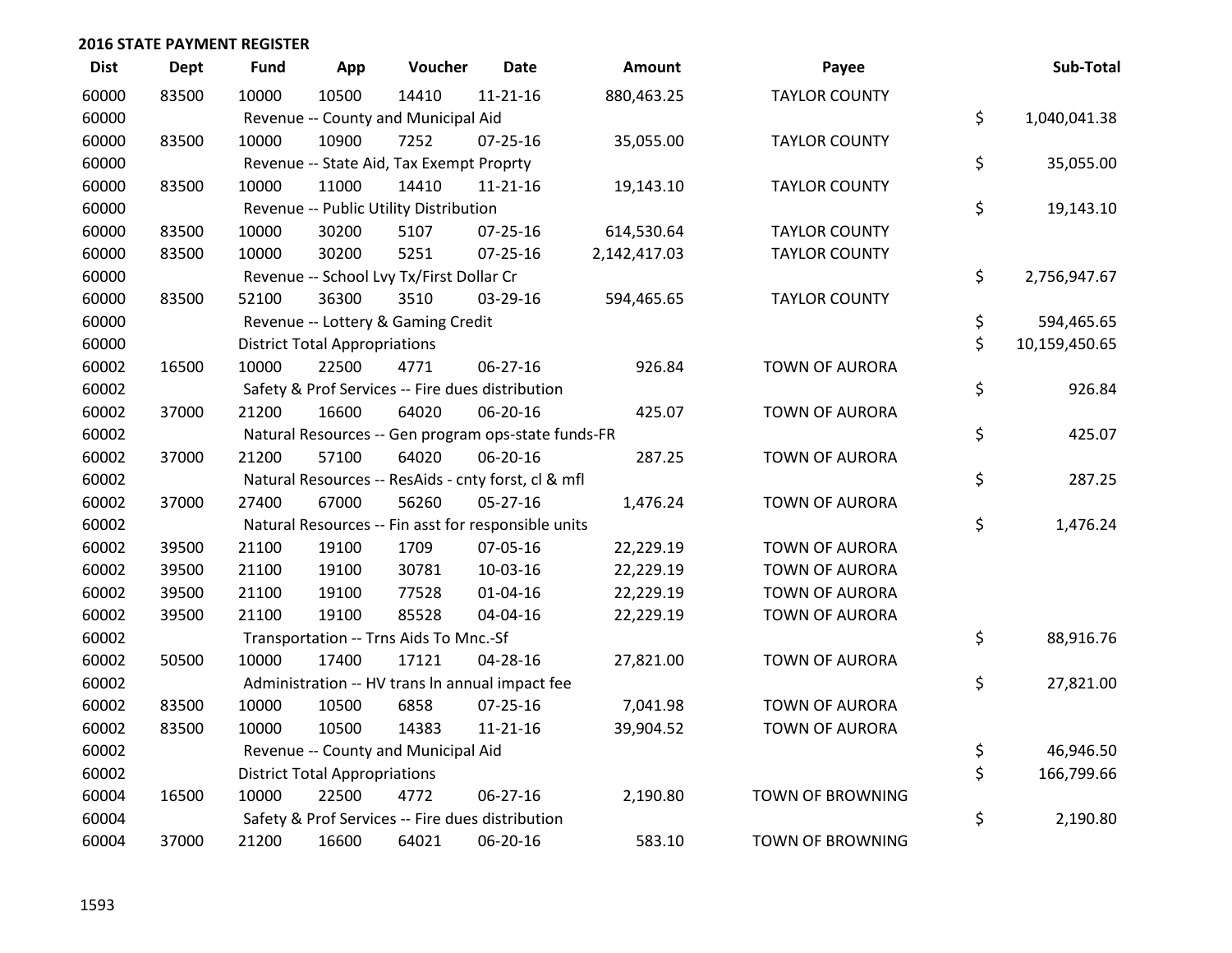| <b>Dist</b> | <b>Dept</b> | Fund  | App                                  | Voucher                                             | Date           | <b>Amount</b> | Payee                   | Sub-Total        |
|-------------|-------------|-------|--------------------------------------|-----------------------------------------------------|----------------|---------------|-------------------------|------------------|
| 60004       |             |       |                                      | Natural Resources -- Gen program ops-state funds-FR |                |               |                         | \$<br>583.10     |
| 60004       | 37000       | 21200 | 57100                                | 64021                                               | 06-20-16       | 370.91        | TOWN OF BROWNING        |                  |
| 60004       |             |       |                                      | Natural Resources -- ResAids - cnty forst, cl & mfl |                |               |                         | \$<br>370.91     |
| 60004       | 39500       | 21100 | 17400                                | 44461                                               | 10-28-16       | 15,338.69     | TOWN OF BROWNING        |                  |
| 60004       |             |       |                                      | Transportation -- Disastr Damag Aid Sf              |                |               |                         | \$<br>15,338.69  |
| 60004       | 39500       | 21100 | 19100                                | 1710                                                | 07-05-16       | 23,555.89     | <b>TOWN OF BROWNING</b> |                  |
| 60004       | 39500       | 21100 | 19100                                | 30782                                               | 10-03-16       | 23,555.91     | TOWN OF BROWNING        |                  |
| 60004       | 39500       | 21100 | 19100                                | 77529                                               | $01 - 04 - 16$ | 23,555.89     | <b>TOWN OF BROWNING</b> |                  |
| 60004       | 39500       | 21100 | 19100                                | 85529                                               | 04-04-16       | 23,555.89     | TOWN OF BROWNING        |                  |
| 60004       |             |       |                                      | Transportation -- Trns Aids To Mnc.-Sf              |                |               |                         | \$<br>94,223.58  |
| 60004       | 39500       | 21100 | 27800                                | 87980                                               | $07-14-16$     | 13,273.71     | TREAS TN BROWNING       |                  |
| 60004       |             |       |                                      | Transportation -- Loc Rd Imp Prg St Fd              |                |               |                         | \$<br>13,273.71  |
| 60004       | 83500       | 10000 | 10500                                | 6859                                                | $07 - 25 - 16$ | 5,927.81      | <b>TOWN OF BROWNING</b> |                  |
| 60004       | 83500       | 10000 | 10500                                | 14384                                               | $11 - 21 - 16$ | 33,385.04     | TOWN OF BROWNING        |                  |
| 60004       |             |       |                                      | Revenue -- County and Municipal Aid                 |                |               |                         | \$<br>39,312.85  |
| 60004       | 83500       | 10000 | 10900                                | 8689                                                | $07 - 25 - 16$ | 1.00          | <b>TOWN OF BROWNING</b> |                  |
| 60004       |             |       |                                      | Revenue -- State Aid, Tax Exempt Proprty            |                |               |                         | \$<br>1.00       |
| 60004       | 83500       | 10000 | 11000                                | 14384                                               | $11 - 21 - 16$ | 221.76        | <b>TOWN OF BROWNING</b> |                  |
| 60004       |             |       |                                      | Revenue -- Public Utility Distribution              |                |               |                         | \$<br>221.76     |
| 60004       |             |       | <b>District Total Appropriations</b> |                                                     |                |               |                         | \$<br>165,516.40 |
| 60006       | 16500       | 10000 | 22500                                | 4773                                                | 06-27-16       | 2,278.70      | TOWN OF CHELSEA         |                  |
| 60006       |             |       |                                      | Safety & Prof Services -- Fire dues distribution    |                |               |                         | \$<br>2,278.70   |
| 60006       | 37000       | 21200 | 16600                                | 64022                                               | 06-20-16       | 740.57        | TOWN OF CHELSEA         |                  |
| 60006       |             |       |                                      | Natural Resources -- Gen program ops-state funds-FR |                |               |                         | \$<br>740.57     |
| 60006       | 37000       | 21200 | 57100                                | 64022                                               | 06-20-16       | 589.92        | TOWN OF CHELSEA         |                  |
| 60006       |             |       |                                      | Natural Resources -- ResAids - cnty forst, cl & mfl |                |               |                         | \$<br>589.92     |
| 60006       | 37000       | 21200 | 58400                                | 48195                                               | 04-29-16       | 474.70        | TOWN OF CHELSEA         |                  |
| 60006       | 37000       | 21200 | 58400                                | 90574                                               | 09-14-16       | 6,170.37      | TOWN OF CHELSEA         |                  |
| 60006       |             |       |                                      | Natural Resources -- ResAids - pymt in lieu tax fed |                |               |                         | \$<br>6,645.07   |
| 60006       | 37000       | 21200 | 58900                                | 102673                                              | $11 - 18 - 16$ | 1,607.52      | TOWN OF CHELSEA         |                  |
| 60006       |             |       |                                      | Natural Resources -- Resource aids - distribution o |                |               |                         | \$<br>1,607.52   |
| 60006       | 39500       | 21100 | 19100                                | 1711                                                | 07-05-16       | 26,049.66     | <b>TOWN OF CHELSEA</b>  |                  |
| 60006       | 39500       | 21100 | 19100                                | 30783                                               | 10-03-16       | 26,049.66     | TOWN OF CHELSEA         |                  |
| 60006       | 39500       | 21100 | 19100                                | 77530                                               | $01 - 04 - 16$ | 26,049.66     | <b>TOWN OF CHELSEA</b>  |                  |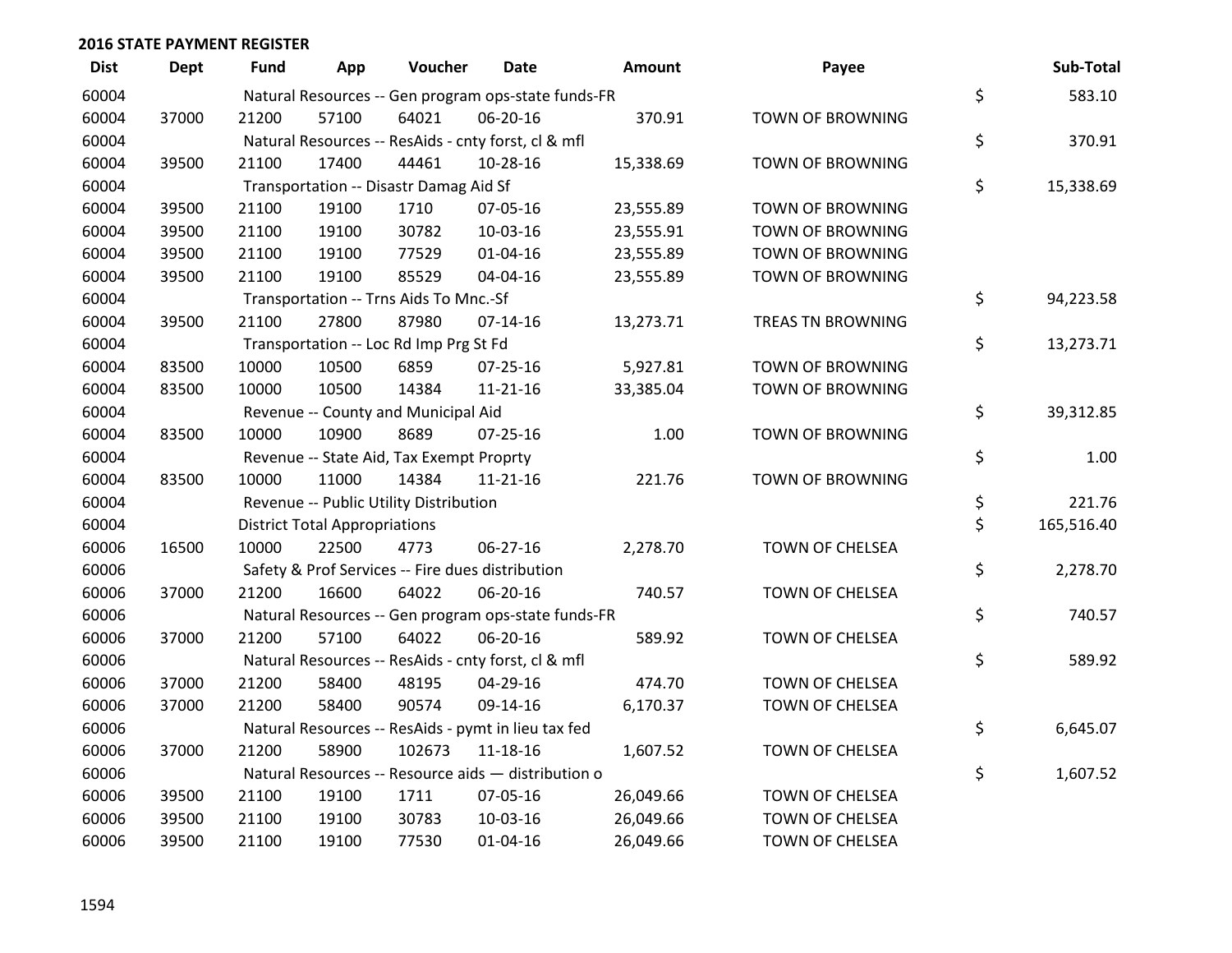| <b>Dist</b> | <b>Dept</b> | <b>Fund</b> | App                                  | Voucher                                             | <b>Date</b>    | Amount    | Payee                  | Sub-Total        |
|-------------|-------------|-------------|--------------------------------------|-----------------------------------------------------|----------------|-----------|------------------------|------------------|
| 60006       | 39500       | 21100       | 19100                                | 85530                                               | 04-04-16       | 26,049.66 | <b>TOWN OF CHELSEA</b> |                  |
| 60006       |             |             |                                      | Transportation -- Trns Aids To Mnc.-Sf              |                |           |                        | \$<br>104,198.64 |
| 60006       | 83500       | 10000       | 10500                                | 6860                                                | $07 - 25 - 16$ | 3,986.75  | <b>TOWN OF CHELSEA</b> |                  |
| 60006       | 83500       | 10000       | 10500                                | 14385                                               | $11 - 21 - 16$ | 22,591.57 | <b>TOWN OF CHELSEA</b> |                  |
| 60006       |             |             |                                      | Revenue -- County and Municipal Aid                 |                |           |                        | \$<br>26,578.32  |
| 60006       | 83500       | 10000       | 10900                                | 8690                                                | $07 - 25 - 16$ | 1.00      | <b>TOWN OF CHELSEA</b> |                  |
| 60006       |             |             |                                      | Revenue -- State Aid, Tax Exempt Proprty            |                |           |                        | \$<br>1.00       |
| 60006       |             |             | <b>District Total Appropriations</b> |                                                     |                |           |                        | \$<br>142,639.74 |
| 60008       | 16500       | 10000       | 22500                                | 4774                                                | 06-27-16       | 687.53    | TOWN OF CLEVELAND      |                  |
| 60008       |             |             |                                      | Safety & Prof Services -- Fire dues distribution    |                |           |                        | \$<br>687.53     |
| 60008       | 37000       | 10000       | 50300                                | 30689                                               | $02 - 17 - 16$ | 7,666.47  | TOWN OF CLEVELAND      |                  |
| 60008       | 37000       | 10000       | 50300                                | 46173                                               | $04 - 21 - 16$ | 148.28    | TOWN OF CLEVELAND      |                  |
| 60008       |             |             |                                      | Natural Resources -- Aids in lieu of taxes - gener  |                |           |                        | \$<br>7,814.75   |
| 60008       | 37000       | 21200       | 16600                                | 64023                                               | 06-20-16       | 458.41    | TOWN OF CLEVELAND      |                  |
| 60008       |             |             |                                      | Natural Resources -- Gen program ops-state funds-FR |                |           |                        | \$<br>458.41     |
| 60008       | 37000       | 21200       | 57100                                | 64023                                               | 06-20-16       | 461.42    | TOWN OF CLEVELAND      |                  |
| 60008       |             |             |                                      | Natural Resources -- ResAids - cnty forst, cl & mfl |                |           |                        | \$<br>461.42     |
| 60008       | 37000       | 21200       | 57900                                | 46174                                               | $04 - 21 - 16$ | 784.54    | TOWN OF CLEVELAND      |                  |
| 60008       |             |             |                                      | Natural Resources -- Aids in lieu of taxes - sum s  |                |           |                        | \$<br>784.54     |
| 60008       | 37000       | 21200       | 58400                                | 48196                                               | 04-29-16       | 314.77    | TOWN OF CLEVELAND      |                  |
| 60008       | 37000       | 21200       | 58400                                | 90575                                               | 09-14-16       | 4,091.48  | TOWN OF CLEVELAND      |                  |
| 60008       |             |             |                                      | Natural Resources -- ResAids - pymt in lieu tax fed |                |           |                        | \$<br>4,406.25   |
| 60008       | 37000       | 21200       | 58900                                | 102674                                              | 11-18-16       | 2,058.90  | TOWN OF CLEVELAND      |                  |
| 60008       |             |             |                                      | Natural Resources -- Resource aids - distribution o |                |           |                        | \$<br>2,058.90   |
| 60008       | 39500       | 21100       | 19100                                | 1712                                                | 07-05-16       | 9,155.56  | TOWN OF CLEVELAND      |                  |
| 60008       | 39500       | 21100       | 19100                                | 30784                                               | 10-03-16       | 9,155.57  | TOWN OF CLEVELAND      |                  |
| 60008       | 39500       | 21100       | 19100                                | 77531                                               | 01-04-16       | 9,155.56  | TOWN OF CLEVELAND      |                  |
| 60008       | 39500       | 21100       | 19100                                | 85531                                               | 04-04-16       | 9,155.56  | TOWN OF CLEVELAND      |                  |
| 60008       |             |             |                                      | Transportation -- Trns Aids To Mnc.-Sf              |                |           |                        | \$<br>36,622.25  |
| 60008       | 83500       | 10000       | 10500                                | 6861                                                | $07 - 25 - 16$ | 3,251.52  | TOWN OF CLEVELAND      |                  |
| 60008       | 83500       | 10000       | 10500                                | 14386                                               | $11 - 21 - 16$ | 17,931.29 | TOWN OF CLEVELAND      |                  |
| 60008       |             |             |                                      | Revenue -- County and Municipal Aid                 |                |           |                        | \$<br>21,182.81  |
| 60008       | 83500       | 10000       | 11000                                | 14386                                               | $11 - 21 - 16$ | 514.78    | TOWN OF CLEVELAND      |                  |
| 60008       |             |             |                                      | Revenue -- Public Utility Distribution              |                |           |                        | \$<br>514.78     |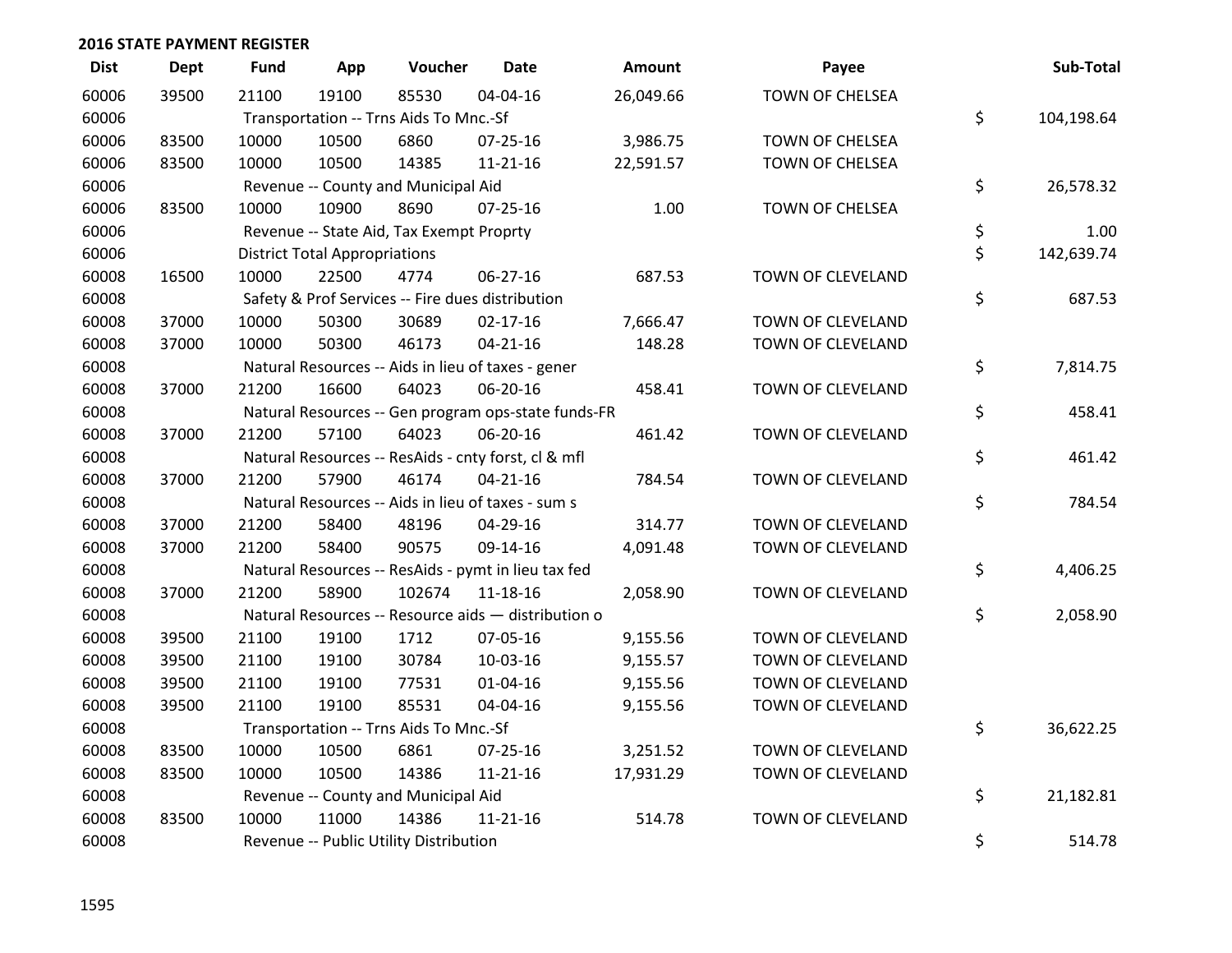| <b>Dist</b> | <b>Dept</b> | <b>Fund</b> | App                                  | Voucher                                             | Date           | <b>Amount</b> | Payee                     | Sub-Total        |
|-------------|-------------|-------------|--------------------------------------|-----------------------------------------------------|----------------|---------------|---------------------------|------------------|
| 60008       |             |             | <b>District Total Appropriations</b> |                                                     |                |               |                           | \$<br>74,991.64  |
| 60010       | 16500       | 10000       | 22500                                | 4775                                                | 06-27-16       | 1,709.85      | TOWN OF DEER CREEK        |                  |
| 60010       |             |             |                                      | Safety & Prof Services -- Fire dues distribution    |                |               |                           | \$<br>1,709.85   |
| 60010       | 37000       | 21200       | 16600                                | 64024                                               | 06-20-16       | 93.91         | TOWN OF DEER CREEK        |                  |
| 60010       |             |             |                                      | Natural Resources -- Gen program ops-state funds-FR |                |               |                           | \$<br>93.91      |
| 60010       | 37000       | 21200       | 57100                                | 64024                                               | 06-20-16       | 52.40         | TOWN OF DEER CREEK        |                  |
| 60010       |             |             |                                      | Natural Resources -- ResAids - cnty forst, cl & mfl |                |               |                           | \$<br>52.40      |
| 60010       | 37000       | 21200       | 58900                                | 102675                                              | 11-18-16       | 1.11          | <b>TOWN OF DEER CREEK</b> |                  |
| 60010       |             |             |                                      | Natural Resources -- Resource aids - distribution o |                |               |                           | \$<br>1.11       |
| 60010       | 39500       | 21100       | 19100                                | 1713                                                | 07-05-16       | 30,161.89     | TOWN OF DEER CREEK        |                  |
| 60010       | 39500       | 21100       | 19100                                | 30785                                               | 10-03-16       | 30,161.91     | TOWN OF DEER CREEK        |                  |
| 60010       | 39500       | 21100       | 19100                                | 77532                                               | $01 - 04 - 16$ | 30,161.89     | <b>TOWN OF DEER CREEK</b> |                  |
| 60010       | 39500       | 21100       | 19100                                | 85532                                               | 04-04-16       | 30,161.89     | TOWN OF DEER CREEK        |                  |
| 60010       |             |             |                                      | Transportation -- Trns Aids To Mnc.-Sf              |                |               |                           | \$<br>120,647.58 |
| 60010       | 83500       | 10000       | 10500                                | 6862                                                | $07 - 25 - 16$ | 9,759.02      | TOWN OF DEER CREEK        |                  |
| 60010       | 83500       | 10000       | 10500                                | 14387                                               | $11 - 21 - 16$ | 54,965.26     | TOWN OF DEER CREEK        |                  |
| 60010       |             |             |                                      | Revenue -- County and Municipal Aid                 |                |               |                           | \$<br>64,724.28  |
| 60010       | 83500       | 10000       | 10900                                | 8691                                                | 07-25-16       | 3.00          | TOWN OF DEER CREEK        |                  |
| 60010       |             |             |                                      | Revenue -- State Aid, Tax Exempt Proprty            |                |               |                           | \$<br>3.00       |
| 60010       | 83500       | 10000       | 11000                                | 14387                                               | $11 - 21 - 16$ | 353.19        | TOWN OF DEER CREEK        |                  |
| 60010       |             |             |                                      | Revenue -- Public Utility Distribution              |                |               |                           | \$<br>353.19     |
| 60010       |             |             | <b>District Total Appropriations</b> |                                                     |                |               |                           | \$<br>187,585.32 |
| 60012       | 16500       | 10000       | 22500                                | 4776                                                | 06-27-16       | 648.36        | TOWN OF FORD              |                  |
| 60012       |             |             |                                      | Safety & Prof Services -- Fire dues distribution    |                |               |                           | \$<br>648.36     |
| 60012       | 37000       | 21200       | 16600                                | 64025                                               | 06-20-16       | 337.82        | <b>TOWN OF FORD</b>       |                  |
| 60012       |             |             |                                      | Natural Resources -- Gen program ops-state funds-FR |                |               |                           | \$<br>337.82     |
| 60012       | 37000       | 21200       | 57100                                | 64025                                               | 06-20-16       | 257.99        | TOWN OF FORD              |                  |
| 60012       |             |             |                                      | Natural Resources -- ResAids - cnty forst, cl & mfl |                |               |                           | \$<br>257.99     |
| 60012       | 37000       | 21200       | 58400                                | 48199                                               | 04-29-16       | 478.91        | <b>TOWN OF FORD</b>       |                  |
| 60012       | 37000       | 21200       | 58400                                | 90576                                               | 09-14-16       | 6,225.08      | TOWN OF FORD              |                  |
| 60012       |             |             |                                      | Natural Resources -- ResAids - pymt in lieu tax fed |                |               |                           | \$<br>6,703.99   |
| 60012       | 37000       | 21200       | 58900                                | 102676                                              | 11-18-16       | 12.40         | <b>TOWN OF FORD</b>       |                  |
| 60012       |             |             |                                      | Natural Resources -- Resource aids - distribution o |                |               |                           | \$<br>12.40      |
| 60012       | 39500       | 21100       | 19100                                | 1714                                                | 07-05-16       | 16,008.54     | <b>TOWN OF FORD</b>       |                  |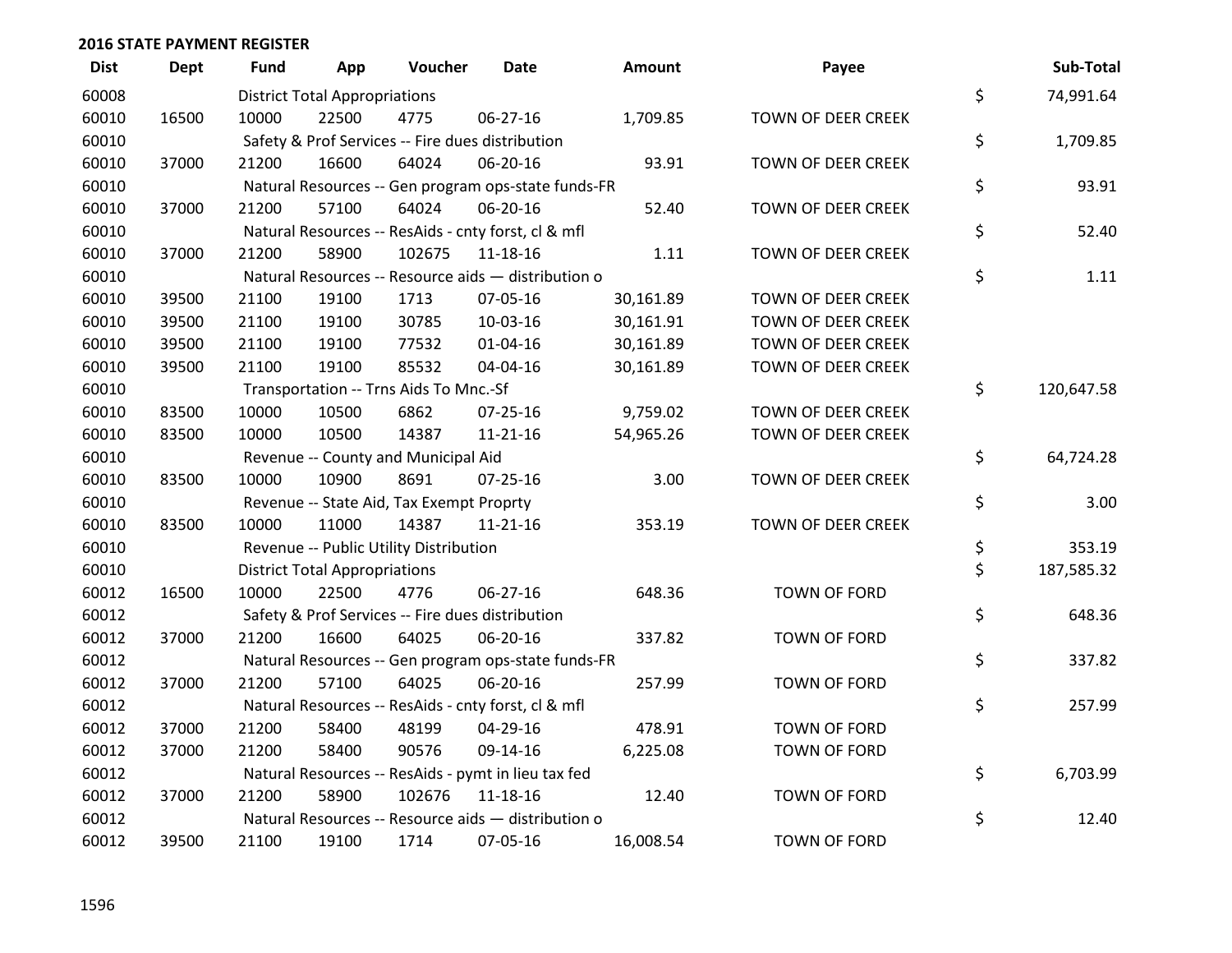| <b>Dist</b> | <b>Dept</b> | <b>Fund</b> | App                                  | Voucher                                  | <b>Date</b>                                         | <b>Amount</b> | Payee                    | Sub-Total        |
|-------------|-------------|-------------|--------------------------------------|------------------------------------------|-----------------------------------------------------|---------------|--------------------------|------------------|
| 60012       | 39500       | 21100       | 19100                                | 30786                                    | 10-03-16                                            | 16,008.54     | TOWN OF FORD             |                  |
| 60012       | 39500       | 21100       | 19100                                | 77533                                    | $01 - 04 - 16$                                      | 16,008.54     | TOWN OF FORD             |                  |
| 60012       | 39500       | 21100       | 19100                                | 85533                                    | 04-04-16                                            | 16,008.54     | <b>TOWN OF FORD</b>      |                  |
| 60012       |             |             |                                      | Transportation -- Trns Aids To Mnc.-Sf   |                                                     |               |                          | \$<br>64,034.16  |
| 60012       | 50500       | 10000       | 17400                                | 17122                                    | 04-28-16                                            | 12,694.00     | TOWN OF FORD             |                  |
| 60012       |             |             |                                      |                                          | Administration -- HV trans In annual impact fee     |               |                          | \$<br>12,694.00  |
| 60012       | 83500       | 10000       | 10500                                | 6863                                     | $07 - 25 - 16$                                      | 3,619.70      | TOWN OF FORD             |                  |
| 60012       | 83500       | 10000       | 10500                                | 14388                                    | $11 - 21 - 16$                                      | 20,511.63     | TOWN OF FORD             |                  |
| 60012       |             |             |                                      | Revenue -- County and Municipal Aid      |                                                     |               |                          | \$<br>24,131.33  |
| 60012       |             |             | <b>District Total Appropriations</b> |                                          |                                                     |               |                          | \$<br>108,820.05 |
| 60014       | 16500       | 10000       | 22500                                | 4777                                     | 06-27-16                                            | 1,131.73      | TOWN OF GOODRICH         |                  |
| 60014       |             |             |                                      |                                          | Safety & Prof Services -- Fire dues distribution    |               |                          | \$<br>1,131.73   |
| 60014       | 37000       | 21200       | 16600                                | 64026                                    | 06-20-16                                            | 2,541.34      | TOWN OF GOODRICH         |                  |
| 60014       |             |             |                                      |                                          | Natural Resources -- Gen program ops-state funds-FR |               |                          | \$<br>2,541.34   |
| 60014       | 37000       | 21200       | 57100                                | 64026                                    | 06-20-16                                            | 1,346.88      | TOWN OF GOODRICH         |                  |
| 60014       |             |             |                                      |                                          | Natural Resources -- ResAids - cnty forst, cl & mfl |               |                          | \$<br>1,346.88   |
| 60014       | 37000       | 21200       | 58900                                | 102677                                   | 11-18-16                                            | 2,358.64      | <b>TOWN OF GOODRICH</b>  |                  |
| 60014       |             |             |                                      |                                          | Natural Resources -- Resource aids - distribution o |               |                          | \$<br>2,358.64   |
| 60014       | 39500       | 21100       | 19100                                | 1715                                     | 07-05-16                                            | 20,798.65     | TOWN OF GOODRICH         |                  |
| 60014       | 39500       | 21100       | 19100                                | 30787                                    | 10-03-16                                            | 20,798.65     | TOWN OF GOODRICH         |                  |
| 60014       | 39500       | 21100       | 19100                                | 77534                                    | 01-04-16                                            | 20,798.65     | TOWN OF GOODRICH         |                  |
| 60014       | 39500       | 21100       | 19100                                | 85534                                    | 04-04-16                                            | 20,798.65     | TOWN OF GOODRICH         |                  |
| 60014       |             |             |                                      | Transportation -- Trns Aids To Mnc.-Sf   |                                                     |               |                          | \$<br>83,194.60  |
| 60014       | 83500       | 10000       | 10500                                | 6864                                     | $07 - 25 - 16$                                      | 4,600.33      | <b>TOWN OF GOODRICH</b>  |                  |
| 60014       | 83500       | 10000       | 10500                                | 14389                                    | $11 - 21 - 16$                                      | 26,068.52     | TOWN OF GOODRICH         |                  |
| 60014       |             |             |                                      | Revenue -- County and Municipal Aid      |                                                     |               |                          | \$<br>30,668.85  |
| 60014       | 83500       | 10000       | 10900                                | 8692                                     | $07 - 25 - 16$                                      | 1.00          | TOWN OF GOODRICH         |                  |
| 60014       |             |             |                                      | Revenue -- State Aid, Tax Exempt Proprty |                                                     |               |                          | \$<br>1.00       |
| 60014       |             |             | <b>District Total Appropriations</b> |                                          |                                                     |               |                          | \$<br>121,243.04 |
| 60016       | 16500       | 10000       | 22500                                | 4778                                     | 06-27-16                                            | 1,510.77      | <b>TOWN OF GREENWOOD</b> |                  |
| 60016       |             |             |                                      |                                          | Safety & Prof Services -- Fire dues distribution    |               |                          | \$<br>1,510.77   |
| 60016       | 37000       | 10000       | 50300                                | 30478                                    | $02 - 17 - 16$                                      | 5,521.26      | TOWN OF GREENWOOD        |                  |
| 60016       | 37000       | 10000       | 50300                                | 45370                                    | $04 - 21 - 16$                                      | 19.47         | TOWN OF GREENWOOD        |                  |
| 60016       |             |             |                                      |                                          | Natural Resources -- Aids in lieu of taxes - gener  |               |                          | \$<br>5,540.73   |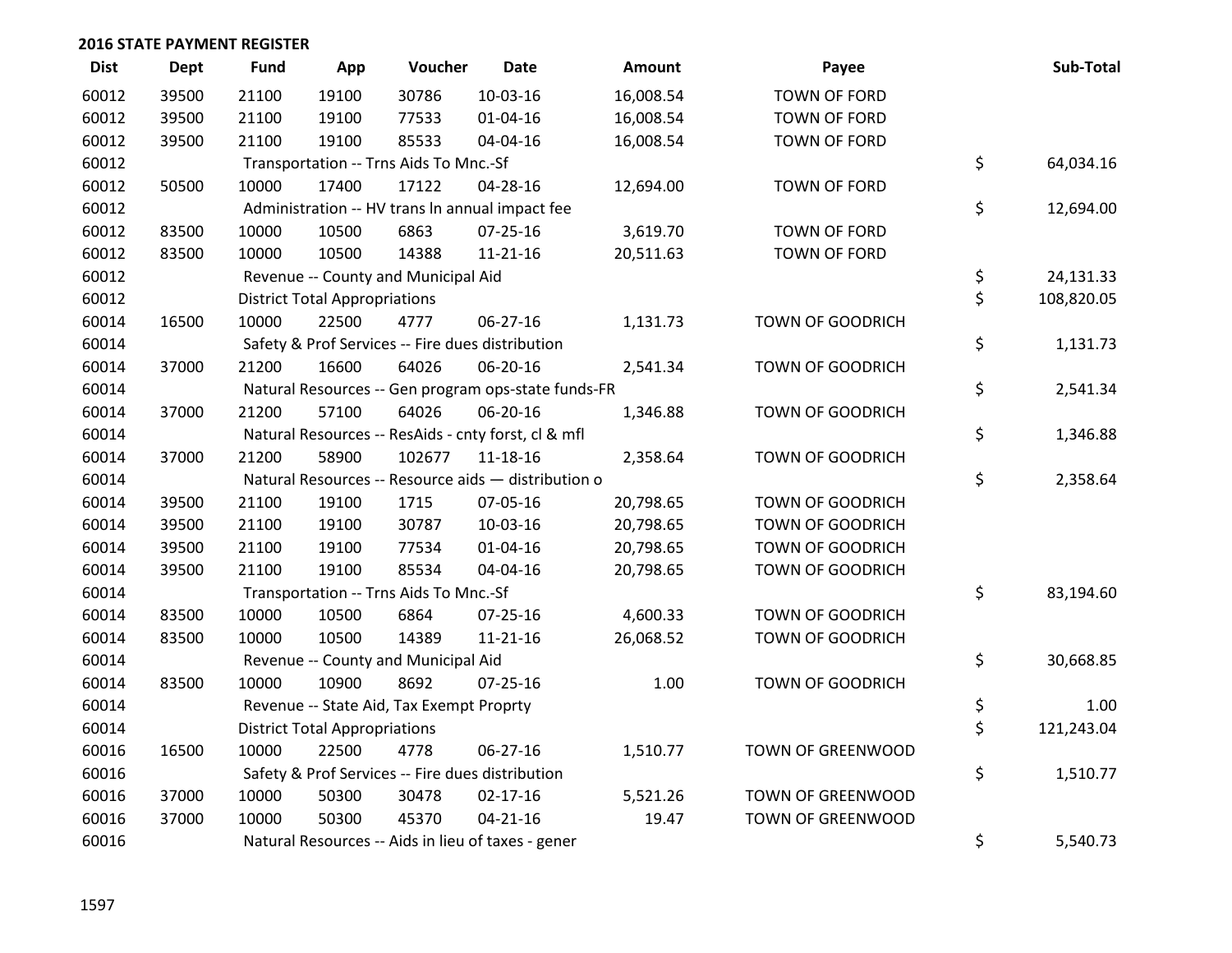| <b>Dist</b> | <b>Dept</b> | <b>Fund</b> | App                                  | Voucher                                             | <b>Date</b>    | Amount    | Payee                    | Sub-Total        |
|-------------|-------------|-------------|--------------------------------------|-----------------------------------------------------|----------------|-----------|--------------------------|------------------|
| 60016       | 37000       | 21200       | 16600                                | 64027                                               | 06-20-16       | 1,955.16  | <b>TOWN OF GREENWOOD</b> |                  |
| 60016       |             |             |                                      | Natural Resources -- Gen program ops-state funds-FR |                |           |                          | \$<br>1,955.16   |
| 60016       | 37000       | 21200       | 57100                                | 64027                                               | 06-20-16       | 1,439.85  | <b>TOWN OF GREENWOOD</b> |                  |
| 60016       |             |             |                                      | Natural Resources -- ResAids - cnty forst, cl & mfl |                |           |                          | \$<br>1,439.85   |
| 60016       | 37000       | 21200       | 58900                                | 102678                                              | $11 - 18 - 16$ | 1,449.73  | TOWN OF GREENWOOD        |                  |
| 60016       |             |             |                                      | Natural Resources -- Resource aids - distribution o |                |           |                          | \$<br>1,449.73   |
| 60016       | 39500       | 21100       | 19100                                | 1716                                                | 07-05-16       | 30,371.08 | TOWN OF GREENWOOD        |                  |
| 60016       | 39500       | 21100       | 19100                                | 30788                                               | $10-03-16$     | 30,371.10 | TOWN OF GREENWOOD        |                  |
| 60016       | 39500       | 21100       | 19100                                | 77535                                               | $01 - 04 - 16$ | 30,371.08 | TOWN OF GREENWOOD        |                  |
| 60016       | 39500       | 21100       | 19100                                | 85535                                               | 04-04-16       | 30,371.08 | TOWN OF GREENWOOD        |                  |
| 60016       |             |             |                                      | Transportation -- Trns Aids To Mnc.-Sf              |                |           |                          | \$<br>121,484.34 |
| 60016       | 83500       | 10000       | 10500                                | 6865                                                | $07 - 25 - 16$ | 5,093.66  | <b>TOWN OF GREENWOOD</b> |                  |
| 60016       | 83500       | 10000       | 10500                                | 14390                                               | $11 - 21 - 16$ | 28,864.67 | TOWN OF GREENWOOD        |                  |
| 60016       |             |             |                                      | Revenue -- County and Municipal Aid                 |                |           |                          | \$<br>33,958.33  |
| 60016       |             |             | <b>District Total Appropriations</b> |                                                     |                |           |                          | \$<br>167,338.91 |
| 60018       | 16500       | 10000       | 22500                                | 4779                                                | 06-27-16       | 1,040.11  | <b>TOWN OF GROVER</b>    |                  |
| 60018       |             |             |                                      | Safety & Prof Services -- Fire dues distribution    |                |           |                          | \$<br>1,040.11   |
| 60018       | 37000       | 21200       | 16600                                | 64028                                               | 06-20-16       | 1,120.88  | <b>TOWN OF GROVER</b>    |                  |
| 60018       |             |             |                                      | Natural Resources -- Gen program ops-state funds-FR |                |           |                          | \$<br>1,120.88   |
| 60018       | 37000       | 21200       | 57100                                | 64028                                               | 06-20-16       | 610.77    | <b>TOWN OF GROVER</b>    |                  |
| 60018       |             |             |                                      | Natural Resources -- ResAids - cnty forst, cl & mfl |                |           |                          | \$<br>610.77     |
| 60018       | 37000       | 21200       | 58400                                | 48201                                               | 04-29-16       | 4,033.89  | <b>TOWN OF GROVER</b>    |                  |
| 60018       | 37000       | 21200       | 58400                                | 90577                                               | 09-14-16       | 52,434.01 | <b>TOWN OF GROVER</b>    |                  |
| 60018       |             |             |                                      | Natural Resources -- ResAids - pymt in lieu tax fed |                |           |                          | \$<br>56,467.90  |
| 60018       | 37000       | 21200       | 58900                                | 102679                                              | 11-18-16       | 292.42    | TOWN OF GROVER           |                  |
| 60018       |             |             |                                      | Natural Resources -- Resource aids - distribution o |                |           |                          | \$<br>292.42     |
| 60018       | 39500       | 21100       | 19100                                | 1717                                                | 07-05-16       | 34,864.30 | <b>TOWN OF GROVER</b>    |                  |
| 60018       | 39500       | 21100       | 19100                                | 30789                                               | 10-03-16       | 34,864.33 | <b>TOWN OF GROVER</b>    |                  |
| 60018       | 39500       | 21100       | 19100                                | 77536                                               | 01-04-16       | 34,864.30 | <b>TOWN OF GROVER</b>    |                  |
| 60018       | 39500       | 21100       | 19100                                | 85536                                               | 04-04-16       | 34,864.30 | <b>TOWN OF GROVER</b>    |                  |
| 60018       |             |             |                                      | Transportation -- Trns Aids To Mnc.-Sf              |                |           |                          | \$<br>139,457.23 |
| 60018       | 83500       | 10000       | 10500                                | 6866                                                | 07-25-16       | 1,632.63  | <b>TOWN OF GROVER</b>    |                  |
| 60018       | 83500       | 10000       | 10500                                | 14391                                               | $11 - 21 - 16$ | 9,251.59  | TOWN OF GROVER           |                  |
| 60018       |             |             |                                      | Revenue -- County and Municipal Aid                 |                |           |                          | \$<br>10,884.22  |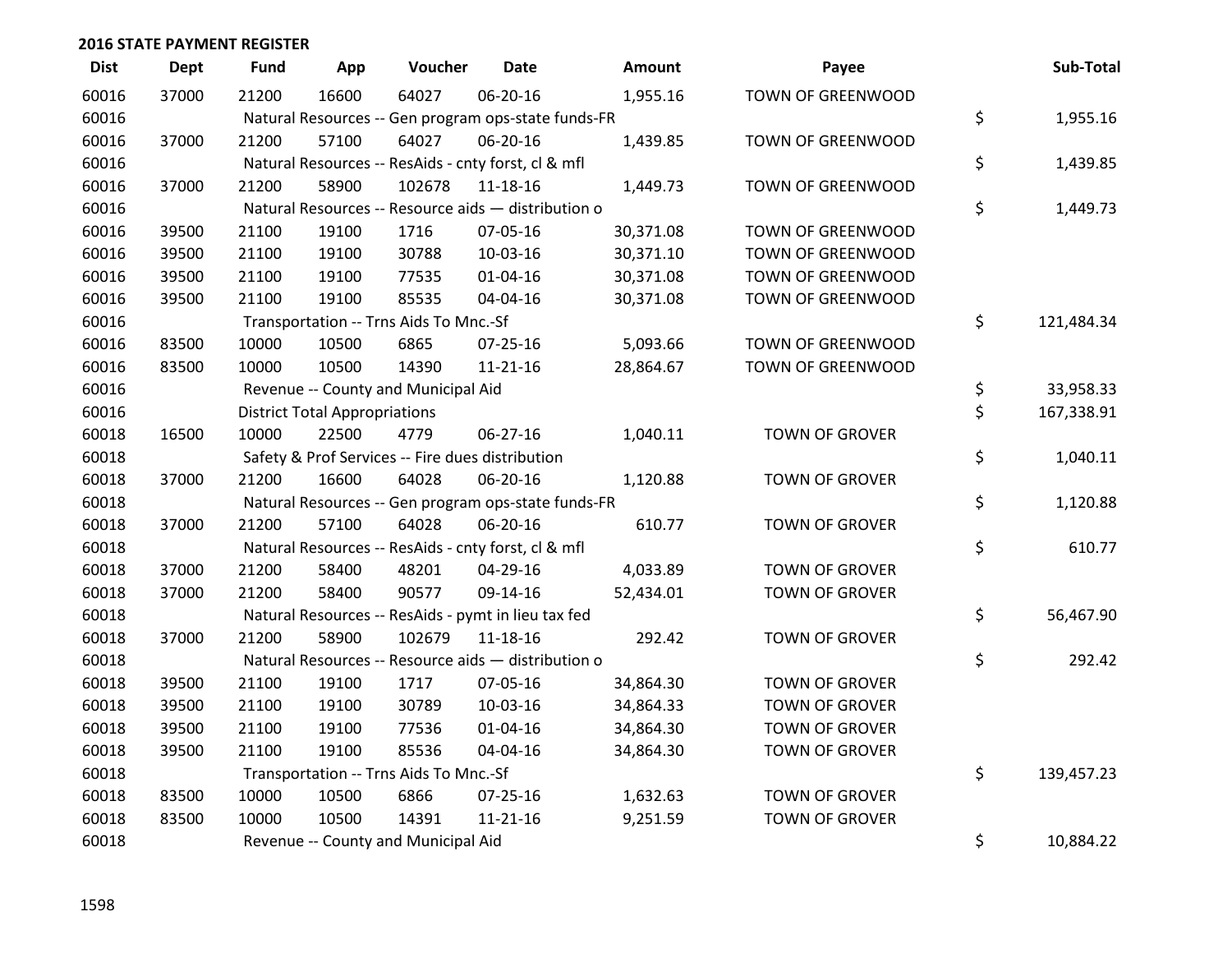| <b>Dist</b> | <b>Dept</b> | <b>Fund</b> | App                                  | Voucher                                             | <b>Date</b>    | Amount    | Payee                 | Sub-Total        |
|-------------|-------------|-------------|--------------------------------------|-----------------------------------------------------|----------------|-----------|-----------------------|------------------|
| 60018       | 83500       | 10000       | 10900                                | 8693                                                | $07 - 25 - 16$ | 1.00      | <b>TOWN OF GROVER</b> |                  |
| 60018       |             |             |                                      | Revenue -- State Aid, Tax Exempt Proprty            |                |           |                       | \$<br>1.00       |
| 60018       |             |             | <b>District Total Appropriations</b> |                                                     |                |           |                       | \$<br>209,874.53 |
| 60020       | 16500       | 10000       | 22500                                | 4780                                                | 06-27-16       | 2,383.01  | HAMMEL, TOWN OF       |                  |
| 60020       |             |             |                                      | Safety & Prof Services -- Fire dues distribution    |                |           |                       | \$<br>2,383.01   |
| 60020       | 37000       | 21200       | 16600                                | 64029                                               | 06-20-16       | 841.51    | HAMMEL, TOWN OF       |                  |
| 60020       |             |             |                                      | Natural Resources -- Gen program ops-state funds-FR |                |           |                       | \$<br>841.51     |
| 60020       | 37000       | 21200       | 57100                                | 64029                                               | 06-20-16       | 564.57    | HAMMEL, TOWN OF       |                  |
| 60020       |             |             |                                      | Natural Resources -- ResAids - cnty forst, cl & mfl |                |           |                       | \$<br>564.57     |
| 60020       | 37000       | 21200       | 58400                                | 48203                                               | 04-29-16       | 460.61    | HAMMEL, TOWN OF       |                  |
| 60020       | 37000       | 21200       | 58400                                | 90578                                               | 09-14-16       | 5,987.22  | HAMMEL, TOWN OF       |                  |
| 60020       |             |             |                                      | Natural Resources -- ResAids - pymt in lieu tax fed |                |           |                       | \$<br>6,447.83   |
| 60020       | 37000       | 21200       | 58900                                | 102680                                              | 11-18-16       | 2,502.75  | HAMMEL, TOWN OF       |                  |
| 60020       |             |             |                                      | Natural Resources -- Resource aids - distribution o |                |           |                       | \$<br>2,502.75   |
| 60020       | 39500       | 21100       | 19100                                | 1718                                                | 07-05-16       | 20,307.94 | HAMMEL, TOWN OF       |                  |
| 60020       | 39500       | 21100       | 19100                                | 30790                                               | 10-03-16       | 20,307.96 | HAMMEL, TOWN OF       |                  |
| 60020       | 39500       | 21100       | 19100                                | 77537                                               | $01 - 04 - 16$ | 20,307.94 | TOWN OF HAMMEL        |                  |
| 60020       | 39500       | 21100       | 19100                                | 85537                                               | 04-04-16       | 20,307.94 | TOWN OF HAMMEL        |                  |
| 60020       |             |             |                                      | Transportation -- Trns Aids To Mnc.-Sf              |                |           |                       | \$<br>81,231.78  |
| 60020       | 83500       | 10000       | 10500                                | 6867                                                | 07-25-16       | 2,486.76  | HAMMEL, TOWN OF       |                  |
| 60020       | 83500       | 10000       | 10500                                | 14392                                               | $11 - 21 - 16$ | 14,091.66 | HAMMEL, TOWN OF       |                  |
| 60020       |             |             |                                      | Revenue -- County and Municipal Aid                 |                |           |                       | \$<br>16,578.42  |
| 60020       | 83500       | 10000       | 10900                                | 8694                                                | $07 - 25 - 16$ | 4.00      | HAMMEL, TOWN OF       |                  |
| 60020       |             |             |                                      | Revenue -- State Aid, Tax Exempt Proprty            |                |           |                       | \$<br>4.00       |
| 60020       |             |             | <b>District Total Appropriations</b> |                                                     |                |           |                       | \$<br>110,553.87 |
| 60022       | 16500       | 10000       | 22500                                | 4781                                                | 06-27-16       | 1,360.86  | TOWN OF HOLWAY        |                  |
| 60022       |             |             |                                      | Safety & Prof Services -- Fire dues distribution    |                |           |                       | \$<br>1,360.86   |
| 60022       | 37000       | 21200       | 16600                                | 64030                                               | 06-20-16       | 786.89    | <b>TOWN OF HOLWAY</b> |                  |
| 60022       |             |             |                                      | Natural Resources -- Gen program ops-state funds-FR |                |           |                       | \$<br>786.89     |
| 60022       | 37000       | 21200       | 57100                                | 64030                                               | 06-20-16       | 370.39    | <b>TOWN OF HOLWAY</b> |                  |
| 60022       |             |             |                                      | Natural Resources -- ResAids - cnty forst, cl & mfl |                |           |                       | \$<br>370.39     |
| 60022       | 37000       | 21200       | 58900                                | 102681                                              | 11-18-16       | 757.06    | <b>TOWN OF HOLWAY</b> |                  |
| 60022       |             |             |                                      | Natural Resources -- Resource aids - distribution o |                |           |                       | \$<br>757.06     |
| 60022       | 39500       | 21100       | 19100                                | 1719                                                | 07-05-16       | 27,051.57 | <b>TOWN OF HOLWAY</b> |                  |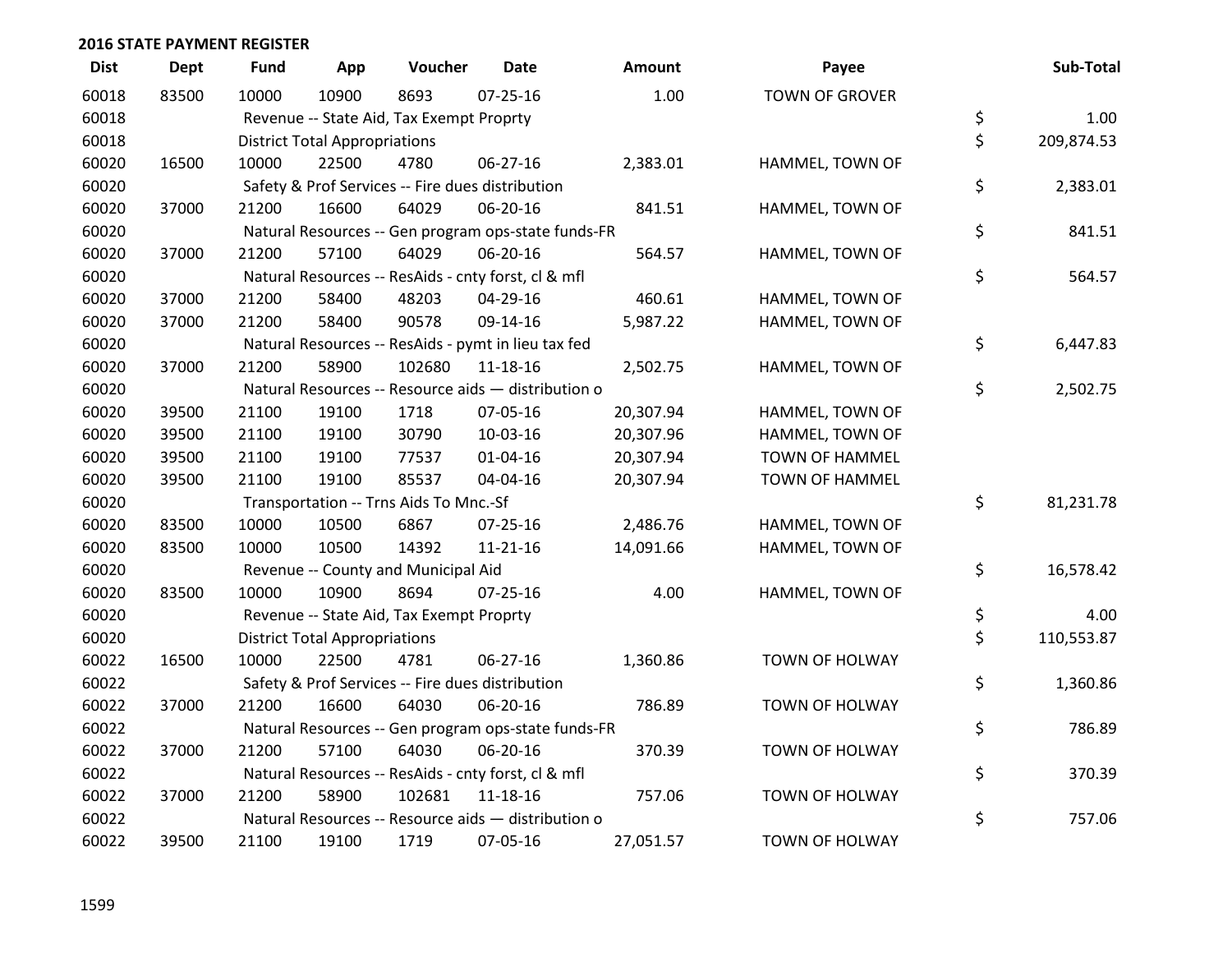| <b>Dist</b> | Dept  | <b>Fund</b> | App                                  | Voucher                                  | Date                                                | Amount    | Payee                 | Sub-Total        |
|-------------|-------|-------------|--------------------------------------|------------------------------------------|-----------------------------------------------------|-----------|-----------------------|------------------|
| 60022       | 39500 | 21100       | 19100                                | 30791                                    | 10-03-16                                            | 27,051.57 | <b>TOWN OF HOLWAY</b> |                  |
| 60022       | 39500 | 21100       | 19100                                | 77538                                    | 01-04-16                                            | 27,051.57 | TOWN OF HOLWAY        |                  |
| 60022       | 39500 | 21100       | 19100                                | 85538                                    | 04-04-16                                            | 27,051.57 | TOWN OF HOLWAY        |                  |
| 60022       |       |             |                                      | Transportation -- Trns Aids To Mnc.-Sf   |                                                     |           |                       | \$<br>108,206.28 |
| 60022       | 83500 | 10000       | 10500                                | 6868                                     | $07 - 25 - 16$                                      | 9,618.63  | <b>TOWN OF HOLWAY</b> |                  |
| 60022       | 83500 | 10000       | 10500                                | 14393                                    | $11 - 21 - 16$                                      | 54,505.59 | TOWN OF HOLWAY        |                  |
| 60022       |       |             |                                      | Revenue -- County and Municipal Aid      |                                                     |           |                       | \$<br>64,124.22  |
| 60022       |       |             | <b>District Total Appropriations</b> |                                          |                                                     |           |                       | \$<br>175,605.70 |
| 60024       | 16500 | 10000       | 22500                                | 5251                                     | 07-07-16                                            | 633.70    | TOWN OF JUMP RIVER    |                  |
| 60024       |       |             |                                      |                                          | Safety & Prof Services -- Fire dues distribution    |           |                       | \$<br>633.70     |
| 60024       | 37000 | 10000       | 50300                                | 46020                                    | $04 - 21 - 16$                                      | 20.00     | TOWN OF JUMP RIVER    |                  |
| 60024       |       |             |                                      |                                          | Natural Resources -- Aids in lieu of taxes - gener  |           |                       | \$<br>20.00      |
| 60024       | 37000 | 21200       | 16600                                | 64031                                    | 06-20-16                                            | 821.86    | TOWN OF JUMP RIVER    |                  |
| 60024       |       |             |                                      |                                          | Natural Resources -- Gen program ops-state funds-FR |           |                       | \$<br>821.86     |
| 60024       | 37000 | 21200       | 57100                                | 64031                                    | 06-20-16                                            | 661.17    | TOWN OF JUMP RIVER    |                  |
| 60024       |       |             |                                      |                                          | Natural Resources -- ResAids - cnty forst, cl & mfl |           |                       | \$<br>661.17     |
| 60024       | 37000 | 21200       | 58400                                | 48206                                    | 04-29-16                                            | 275.07    | TOWN OF JUMP RIVER    |                  |
| 60024       | 37000 | 21200       | 58400                                | 90579                                    | 09-14-16                                            | 3,575.33  | TOWN OF JUMP RIVER    |                  |
| 60024       |       |             |                                      |                                          | Natural Resources -- ResAids - pymt in lieu tax fed |           |                       | \$<br>3,850.40   |
| 60024       | 39500 | 21100       | 19100                                | 1720                                     | 07-05-16                                            | 16,058.08 | TOWN OF JUMP RIVER    |                  |
| 60024       | 39500 | 21100       | 19100                                | 30792                                    | 10-03-16                                            | 16,058.10 | TOWN OF JUMP RIVER    |                  |
| 60024       | 39500 | 21100       | 19100                                | 77539                                    | $01 - 04 - 16$                                      | 16,058.08 | TOWN OF JUMP RIVER    |                  |
| 60024       | 39500 | 21100       | 19100                                | 85539                                    | 04-04-16                                            | 16,058.08 | TOWN OF JUMP RIVER    |                  |
| 60024       |       |             |                                      | Transportation -- Trns Aids To Mnc.-Sf   |                                                     |           |                       | \$<br>64,232.34  |
| 60024       | 83500 | 10000       | 10500                                | 6869                                     | $07 - 25 - 16$                                      | 5,369.03  | TOWN OF JUMP RIVER    |                  |
| 60024       | 83500 | 10000       | 10500                                | 14394                                    | 11-21-16                                            | 30,424.50 | TOWN OF JUMP RIVER    |                  |
| 60024       |       |             |                                      | Revenue -- County and Municipal Aid      |                                                     |           |                       | \$<br>35,793.53  |
| 60024       | 83500 | 10000       | 10900                                | 8695                                     | $07 - 25 - 16$                                      | 14.00     | TOWN OF JUMP RIVER    |                  |
| 60024       |       |             |                                      | Revenue -- State Aid, Tax Exempt Proprty |                                                     |           |                       | \$<br>14.00      |
| 60024       |       |             | <b>District Total Appropriations</b> |                                          |                                                     |           |                       | \$<br>106,027.00 |
| 60026       | 16500 | 10000       | 22500                                | 4782                                     | 06-27-16                                            | 2,587.92  | TOWN OF LITTLE BLACK  |                  |
| 60026       |       |             |                                      |                                          | Safety & Prof Services -- Fire dues distribution    |           |                       | \$<br>2,587.92   |
| 60026       | 37000 | 21200       | 16600                                | 64032                                    | 06-20-16                                            | 87.00     | TOWN OF LITTLE BLACK  |                  |
| 60026       |       |             |                                      |                                          | Natural Resources -- Gen program ops-state funds-FR |           |                       | \$<br>87.00      |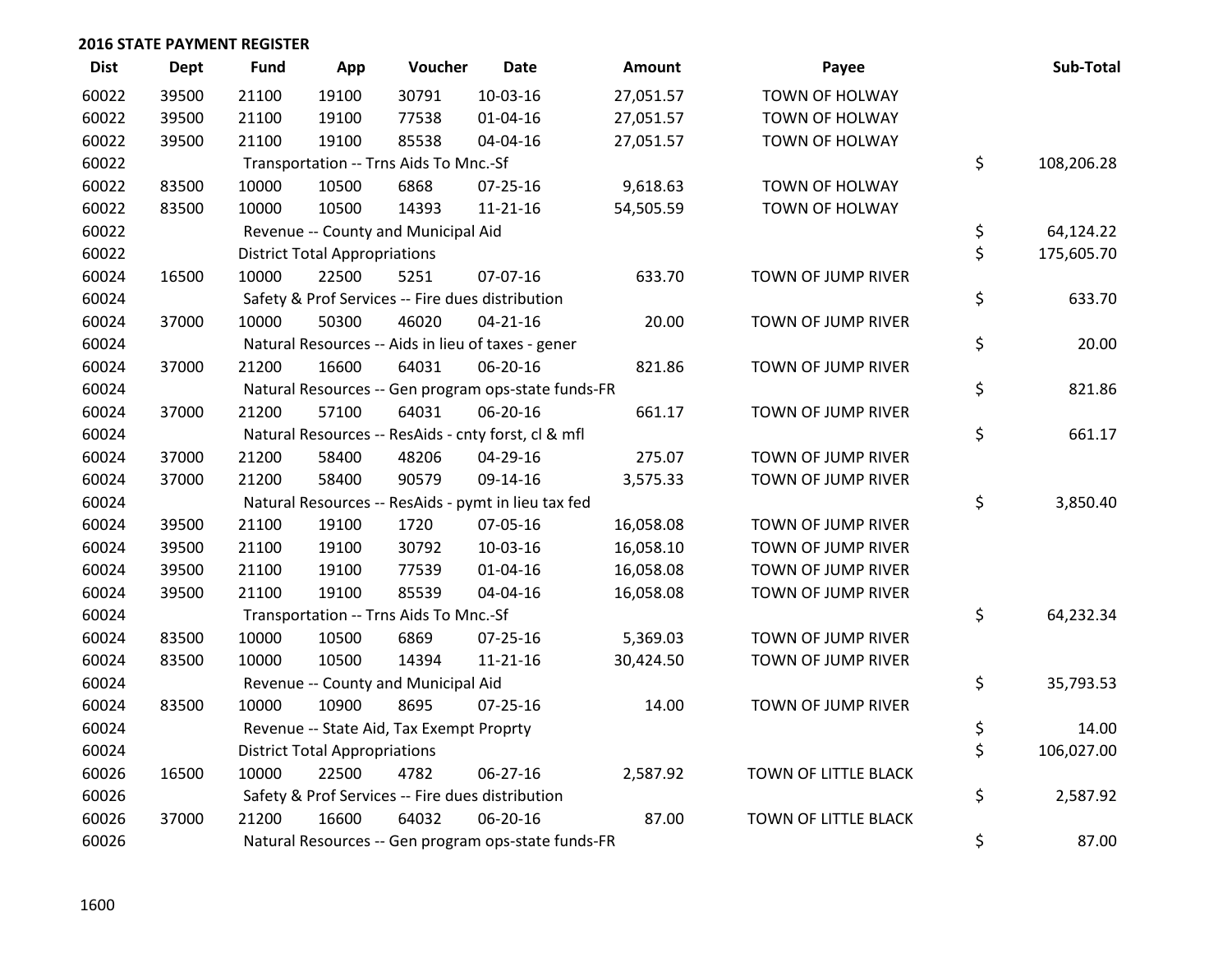| <b>Dist</b> | <b>Dept</b> | <b>Fund</b> | App                                  | Voucher                                             | <b>Date</b>    | <b>Amount</b> | Payee                | Sub-Total        |
|-------------|-------------|-------------|--------------------------------------|-----------------------------------------------------|----------------|---------------|----------------------|------------------|
| 60026       | 37000       | 21200       | 57100                                | 64032                                               | 06-20-16       | 44.18         | TOWN OF LITTLE BLACK |                  |
| 60026       |             |             |                                      | Natural Resources -- ResAids - cnty forst, cl & mfl |                |               |                      | \$<br>44.18      |
| 60026       | 39500       | 21100       | 19100                                | 1721                                                | 07-05-16       | 31,538.14     | TOWN OF LITTLE BLACK |                  |
| 60026       | 39500       | 21100       | 19100                                | 30793                                               | 10-03-16       | 31,538.16     | TOWN OF LITTLE BLACK |                  |
| 60026       | 39500       | 21100       | 19100                                | 77540                                               | $01 - 04 - 16$ | 31,538.14     | TOWN OF LITTLE BLACK |                  |
| 60026       | 39500       | 21100       | 19100                                | 85540                                               | 04-04-16       | 31,538.14     | TOWN OF LITTLE BLACK |                  |
| 60026       |             |             |                                      | Transportation -- Trns Aids To Mnc.-Sf              |                |               |                      | \$<br>126,152.58 |
| 60026       | 83500       | 10000       | 10500                                | 6870                                                | $07 - 25 - 16$ | 8,213.66      | TOWN OF LITTLE BLACK |                  |
| 60026       | 83500       | 10000       | 10500                                | 14395                                               | $11 - 21 - 16$ | 42,630.77     | TOWN OF LITTLE BLACK |                  |
| 60026       |             |             |                                      | Revenue -- County and Municipal Aid                 |                |               |                      | \$<br>50,844.43  |
| 60026       | 83500       | 10000       | 10900                                | 8696                                                | 07-25-16       | 39.00         | TOWN OF LITTLE BLACK |                  |
| 60026       |             |             |                                      | Revenue -- State Aid, Tax Exempt Proprty            |                |               |                      | \$<br>39.00      |
| 60026       | 83500       | 10000       | 11000                                | 14395                                               | $11 - 21 - 16$ | 3,973.76      | TOWN OF LITTLE BLACK |                  |
| 60026       |             |             |                                      | Revenue -- Public Utility Distribution              |                |               |                      | \$<br>3,973.76   |
| 60026       |             |             | <b>District Total Appropriations</b> |                                                     |                |               |                      | \$<br>183,728.87 |
| 60028       | 16500       | 10000       | 22500                                | 4783                                                | 06-27-16       | 749.67        | TOWN OF MAPLEHURST   |                  |
| 60028       |             |             |                                      | Safety & Prof Services -- Fire dues distribution    |                |               |                      | \$<br>749.67     |
| 60028       | 37000       | 10000       | 50300                                | 30621                                               | $02 - 17 - 16$ | 12,383.75     | TOWN OF MAPLEHURST   |                  |
| 60028       |             |             |                                      | Natural Resources -- Aids in lieu of taxes - gener  |                |               |                      | \$<br>12,383.75  |
| 60028       | 37000       | 21200       | 16600                                | 64033                                               | 06-20-16       | 516.08        | TOWN OF MAPLEHURST   |                  |
| 60028       |             |             |                                      | Natural Resources -- Gen program ops-state funds-FR |                |               |                      | \$<br>516.08     |
| 60028       | 37000       | 21200       | 57100                                | 64033                                               | 06-20-16       | 357.85        | TOWN OF MAPLEHURST   |                  |
| 60028       |             |             |                                      | Natural Resources -- ResAids - cnty forst, cl & mfl |                |               |                      | \$<br>357.85     |
| 60028       | 39500       | 21100       | 19100                                | 1722                                                | 07-05-16       | 12,408.23     | TOWN OF MAPLEHURST   |                  |
| 60028       | 39500       | 21100       | 19100                                | 30794                                               | 10-03-16       | 12,408.23     | TOWN OF MAPLEHURST   |                  |
| 60028       | 39500       | 21100       | 19100                                | 77541                                               | $01 - 04 - 16$ | 12,408.23     | TOWN OF MAPLEHURST   |                  |
| 60028       | 39500       | 21100       | 19100                                | 85541                                               | 04-04-16       | 12,408.23     | TOWN OF MAPLEHURST   |                  |
| 60028       |             |             |                                      | Transportation -- Trns Aids To Mnc.-Sf              |                |               |                      | \$<br>49,632.92  |
| 60028       | 50500       | 10000       | 17400                                | 17123                                               | 04-28-16       | 1,997.00      | TOWN OF MAPLEHURST   |                  |
| 60028       |             |             |                                      | Administration -- HV trans In annual impact fee     |                |               |                      | \$<br>1,997.00   |
| 60028       | 83500       | 10000       | 10500                                | 6871                                                | $07 - 25 - 16$ | 4,032.91      | TOWN OF MAPLEHURST   |                  |
| 60028       | 83500       | 10000       | 10500                                | 14396                                               | $11 - 21 - 16$ | 22,853.17     | TOWN OF MAPLEHURST   |                  |
| 60028       |             |             |                                      | Revenue -- County and Municipal Aid                 |                |               |                      | \$<br>26,886.08  |
| 60028       |             |             | <b>District Total Appropriations</b> |                                                     |                |               |                      | \$<br>92,523.35  |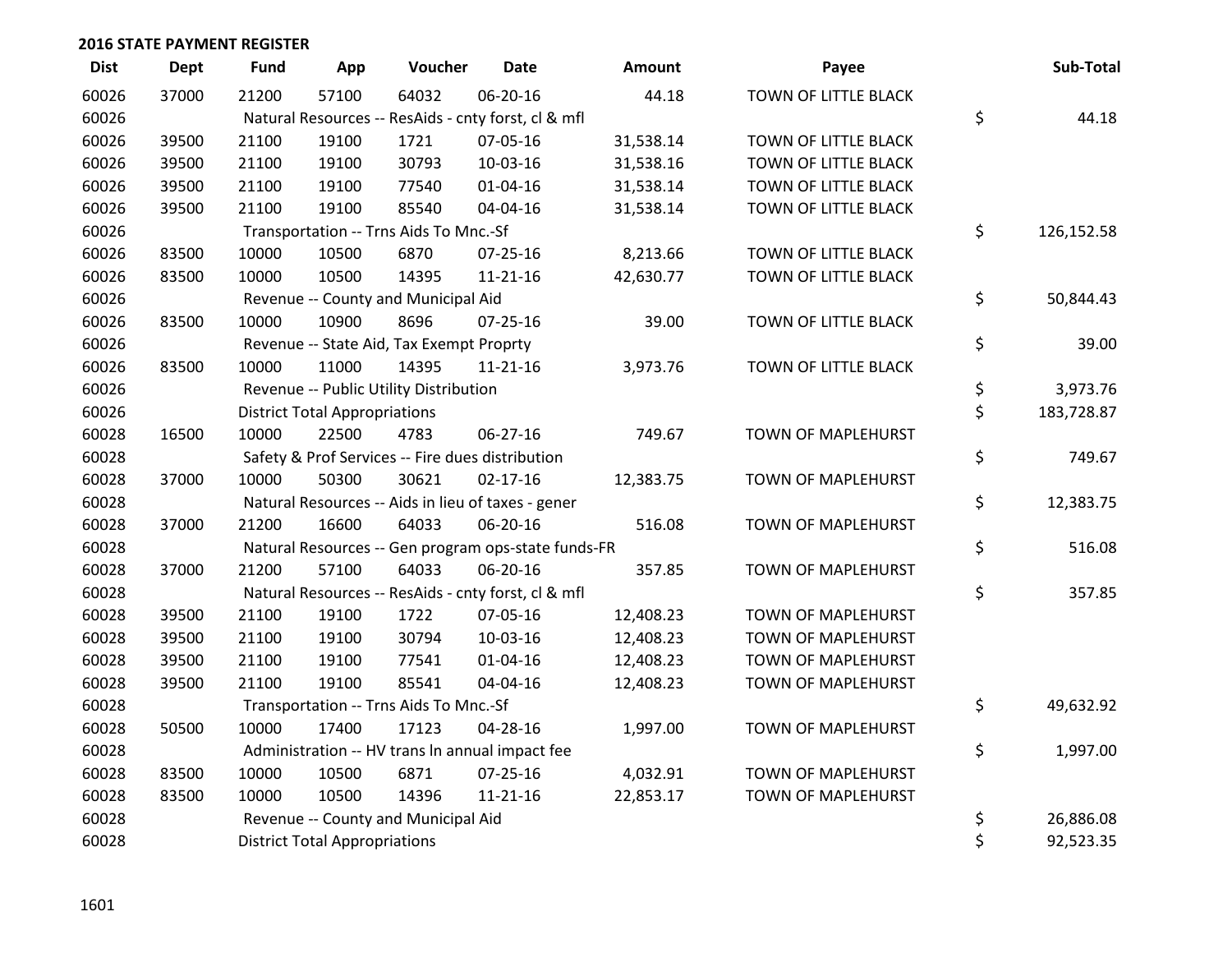| <b>Dist</b> | <b>Dept</b> | <b>Fund</b> | App                                  | Voucher                                             | <b>Date</b>    | <b>Amount</b> | Payee                   | Sub-Total        |
|-------------|-------------|-------------|--------------------------------------|-----------------------------------------------------|----------------|---------------|-------------------------|------------------|
| 60030       | 16500       | 10000       | 22500                                | 4784                                                | 06-27-16       | 837.51        | TOWN OF MC KINLEY       |                  |
| 60030       |             |             |                                      | Safety & Prof Services -- Fire dues distribution    |                |               |                         | \$<br>837.51     |
| 60030       | 37000       | 10000       | 50300                                | 33787                                               | 03-01-16       | 365.24        | TOWN OF MC KINLEY       |                  |
| 60030       | 37000       | 10000       | 50300                                | 46140                                               | $04 - 21 - 16$ | 149.46        | TOWN OF MC KINLEY       |                  |
| 60030       |             |             |                                      | Natural Resources -- Aids in lieu of taxes - gener  |                |               |                         | \$<br>514.70     |
| 60030       | 37000       | 21200       | 16600                                | 64034                                               | 06-20-16       | 619.41        | TOWN OF MC KINLEY       |                  |
| 60030       |             |             |                                      | Natural Resources -- Gen program ops-state funds-FR |                |               |                         | \$<br>619.41     |
| 60030       | 37000       | 21200       | 57100                                | 64034                                               | 06-20-16       | 486.20        | TOWN OF MC KINLEY       |                  |
| 60030       |             |             |                                      | Natural Resources -- ResAids - cnty forst, cl & mfl |                |               |                         | \$<br>486.20     |
| 60030       | 37000       | 21200       | 57900                                | 46141                                               | $04 - 21 - 16$ | 598.40        | TOWN OF MC KINLEY       |                  |
| 60030       |             |             |                                      | Natural Resources -- Aids in lieu of taxes - sum s  |                |               |                         | \$<br>598.40     |
| 60030       | 37000       | 21200       | 58900                                | 102682                                              | 11-18-16       | 94.38         | TOWN OF MC KINLEY       |                  |
| 60030       |             |             |                                      | Natural Resources -- Resource aids - distribution o |                |               |                         | \$<br>94.38      |
| 60030       | 39500       | 21100       | 19100                                | 1723                                                | 07-05-16       | 25,504.66     | TOWN OF MC KINLEY       |                  |
| 60030       | 39500       | 21100       | 19100                                | 30795                                               | 10-03-16       | 25,504.68     | TOWN OF MC KINLEY       |                  |
| 60030       | 39500       | 21100       | 19100                                | 77542                                               | $01 - 04 - 16$ | 25,504.66     | <b>TOWN OF MCKINLEY</b> |                  |
| 60030       | 39500       | 21100       | 19100                                | 85542                                               | 04-04-16       | 25,504.66     | TOWN OF MCKINLEY        |                  |
| 60030       |             |             |                                      | Transportation -- Trns Aids To Mnc.-Sf              |                |               |                         | \$<br>102,018.66 |
| 60030       | 83500       | 10000       | 10500                                | 6872                                                | 07-25-16       | 5,447.94      | TOWN OF MC KINLEY       |                  |
| 60030       | 83500       | 10000       | 10500                                | 14397                                               | $11 - 21 - 16$ | 30,923.99     | TOWN OF MC KINLEY       |                  |
| 60030       |             |             |                                      | Revenue -- County and Municipal Aid                 |                |               |                         | \$<br>36,371.93  |
| 60030       | 83500       | 10000       | 10900                                | 8697                                                | $07 - 25 - 16$ | 13.00         | TOWN OF MC KINLEY       |                  |
| 60030       |             |             |                                      | Revenue -- State Aid, Tax Exempt Proprty            |                |               |                         | \$<br>13.00      |
| 60030       |             |             | <b>District Total Appropriations</b> |                                                     |                |               |                         | \$<br>141,554.19 |
| 60032       | 16500       | 10000       | 22500                                | 4785                                                | $06 - 27 - 16$ | 6,687.95      | <b>TOWN OF MEDFORD</b>  |                  |
| 60032       |             |             |                                      | Safety & Prof Services -- Fire dues distribution    |                |               |                         | \$<br>6,687.95   |
| 60032       | 37000       | 21200       | 16600                                | 64035                                               | 06-20-16       | 131.41        | TOWN OF MEDFORD         |                  |
| 60032       |             |             |                                      | Natural Resources -- Gen program ops-state funds-FR |                |               |                         | \$<br>131.41     |
| 60032       | 37000       | 21200       | 57100                                | 64035                                               | 06-20-16       | 96.48         | <b>TOWN OF MEDFORD</b>  |                  |
| 60032       |             |             |                                      | Natural Resources -- ResAids - cnty forst, cl & mfl |                |               |                         | \$<br>96.48      |
| 60032       | 37000       | 21200       | 58900                                | 102683                                              | 11-18-16       | 37.82         | TOWN OF MEDFORD         |                  |
| 60032       |             |             |                                      | Natural Resources -- Resource aids - distribution o |                |               |                         | \$<br>37.82      |
| 60032       | 37000       | 27400       | 67000                                | 55454                                               | $05 - 27 - 16$ | 2,540.78      | <b>TOWN OF MEDFORD</b>  |                  |
| 60032       |             |             |                                      | Natural Resources -- Fin asst for responsible units |                |               |                         | \$<br>2,540.78   |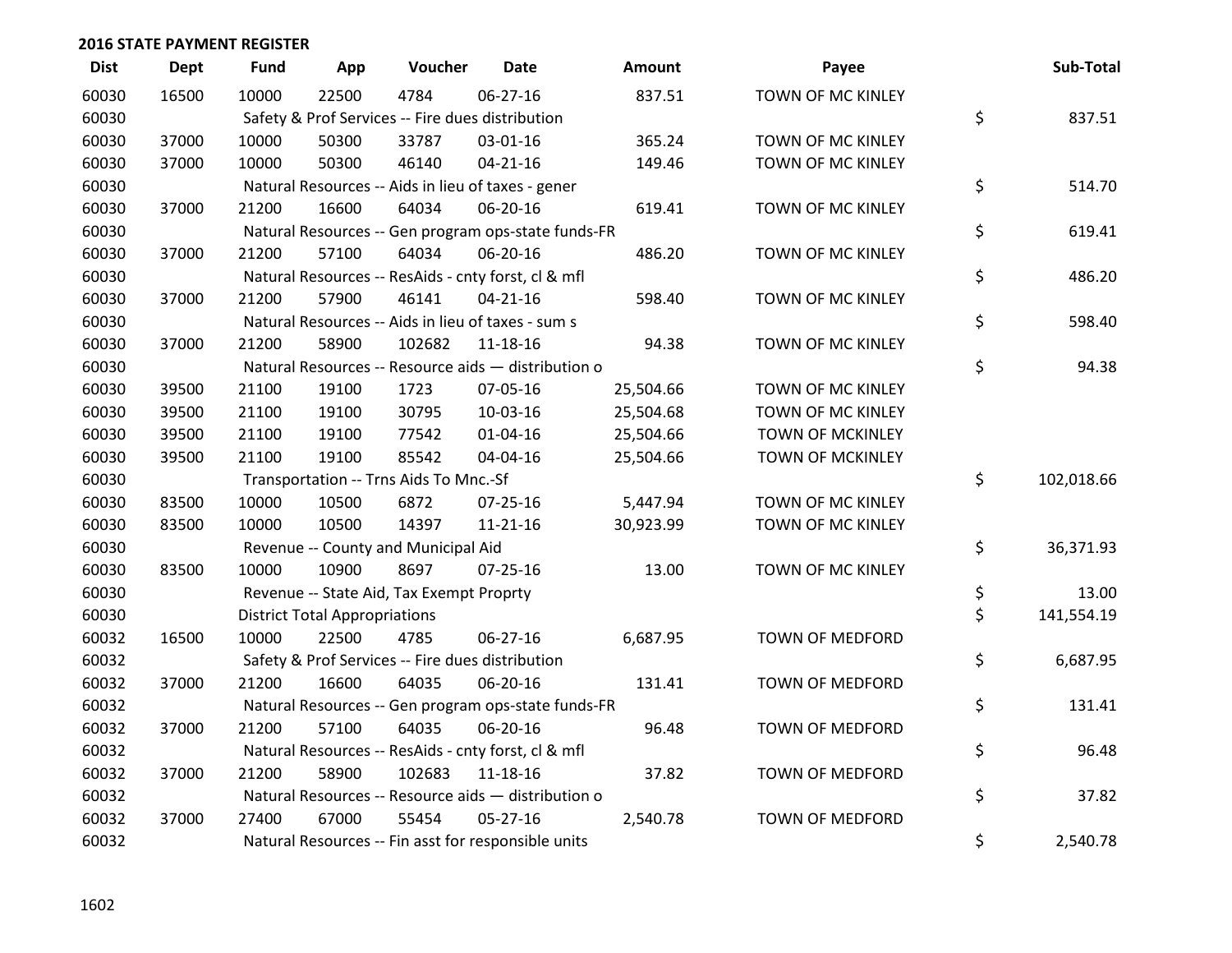| <b>Dist</b> | Dept  | <b>Fund</b> | App                                  | Voucher                                             | <b>Date</b>    | Amount    | Payee                  | Sub-Total        |
|-------------|-------|-------------|--------------------------------------|-----------------------------------------------------|----------------|-----------|------------------------|------------------|
| 60032       | 39500 | 21100       | 19100                                | 1724                                                | 07-05-16       | 31,653.75 | <b>TOWN OF MEDFORD</b> |                  |
| 60032       | 39500 | 21100       | 19100                                | 30796                                               | 10-03-16       | 31,653.75 | TOWN OF MEDFORD        |                  |
| 60032       | 39500 | 21100       | 19100                                | 77543                                               | $01 - 04 - 16$ | 31,653.75 | TOWN OF MEDFORD        |                  |
| 60032       | 39500 | 21100       | 19100                                | 85543                                               | 04-04-16       | 31,653.75 | TOWN OF MEDFORD        |                  |
| 60032       |       |             |                                      | Transportation -- Trns Aids To Mnc.-Sf              |                |           |                        | \$<br>126,615.00 |
| 60032       | 83500 | 10000       | 10500                                | 6873                                                | $07 - 25 - 16$ | 9,902.82  | <b>TOWN OF MEDFORD</b> |                  |
| 60032       | 83500 | 10000       | 10500                                | 14398                                               | $11 - 21 - 16$ | 53,195.19 | <b>TOWN OF MEDFORD</b> |                  |
| 60032       |       |             |                                      | Revenue -- County and Municipal Aid                 |                |           |                        | \$<br>63,098.01  |
| 60032       | 83500 | 10000       | 10900                                | 8698                                                | 07-25-16       | 327.00    | TOWN OF MEDFORD        |                  |
| 60032       |       |             |                                      | Revenue -- State Aid, Tax Exempt Proprty            |                |           |                        | \$<br>327.00     |
| 60032       | 83500 | 10000       | 11000                                | 14398                                               | $11 - 21 - 16$ | 3,001.25  | <b>TOWN OF MEDFORD</b> |                  |
| 60032       |       |             |                                      | Revenue -- Public Utility Distribution              |                |           |                        | \$<br>3,001.25   |
| 60032       | 83500 | 52100       | 36300                                | 3319                                                | 03-29-16       | 354.32    | TOWN OF MEDFORD        |                  |
| 60032       |       |             |                                      | Revenue -- Lottery & Gaming Credit                  |                |           |                        | \$<br>354.32     |
| 60032       |       |             | <b>District Total Appropriations</b> |                                                     |                |           |                        | \$<br>202,890.02 |
| 60034       | 16500 | 10000       | 22500                                | 4786                                                | $06 - 27 - 16$ | 1,281.96  | <b>TOWN OF MOLITOR</b> |                  |
| 60034       |       |             |                                      | Safety & Prof Services -- Fire dues distribution    |                |           |                        | \$<br>1,281.96   |
| 60034       | 37000 | 21200       | 16600                                | 64036                                               | 06-20-16       | 1,075.91  | TOWN OF MOLITOR        |                  |
| 60034       |       |             |                                      | Natural Resources -- Gen program ops-state funds-FR |                |           |                        | \$<br>1,075.91   |
| 60034       | 37000 | 21200       | 57100                                | 64036                                               | 06-20-16       | 664.02    | TOWN OF MOLITOR        |                  |
| 60034       |       |             |                                      | Natural Resources -- ResAids - cnty forst, cl & mfl |                |           |                        | \$<br>664.02     |
| 60034       | 37000 | 21200       | 58400                                | 48208                                               | 04-29-16       | 1,106.39  | <b>TOWN OF MOLITOR</b> |                  |
| 60034       | 37000 | 21200       | 58400                                | 90580                                               | 09-14-16       | 14,381.27 | TOWN OF MOLITOR        |                  |
| 60034       |       |             |                                      | Natural Resources -- ResAids - pymt in lieu tax fed |                |           |                        | \$<br>15,487.66  |
| 60034       | 37000 | 21200       | 58900                                | 102684                                              | 11-18-16       | 7.10      | TOWN OF MOLITOR        |                  |
| 60034       | 37000 | 21200       | 58900                                | 102685                                              | 11-18-16       | 1,224.52  | TOWN OF MOLITOR        |                  |
| 60034       |       |             |                                      | Natural Resources -- Resource aids - distribution o |                |           |                        | \$<br>1,231.62   |
| 60034       | 37000 | 27400       | 67000                                | 55832                                               | 12-16-16       | 704.69    | TOWN OF MOLITOR        |                  |
| 60034       |       |             |                                      | Natural Resources -- Fin asst for responsible units |                |           |                        | \$<br>704.69     |
| 60034       | 39500 | 21100       | 19100                                | 1725                                                | 07-05-16       | 16,608.58 | TOWN OF MOLITOR        |                  |
| 60034       | 39500 | 21100       | 19100                                | 30797                                               | 10-03-16       | 16,608.60 | TOWN OF MOLITOR        |                  |
| 60034       | 39500 | 21100       | 19100                                | 77544                                               | $01 - 04 - 16$ | 16,608.58 | TOWN OF MOLITOR        |                  |
| 60034       | 39500 | 21100       | 19100                                | 85544                                               | 04-04-16       | 16,608.58 | TOWN OF MOLITOR        |                  |
| 60034       |       |             |                                      | Transportation -- Trns Aids To Mnc.-Sf              |                |           |                        | \$<br>66,434.34  |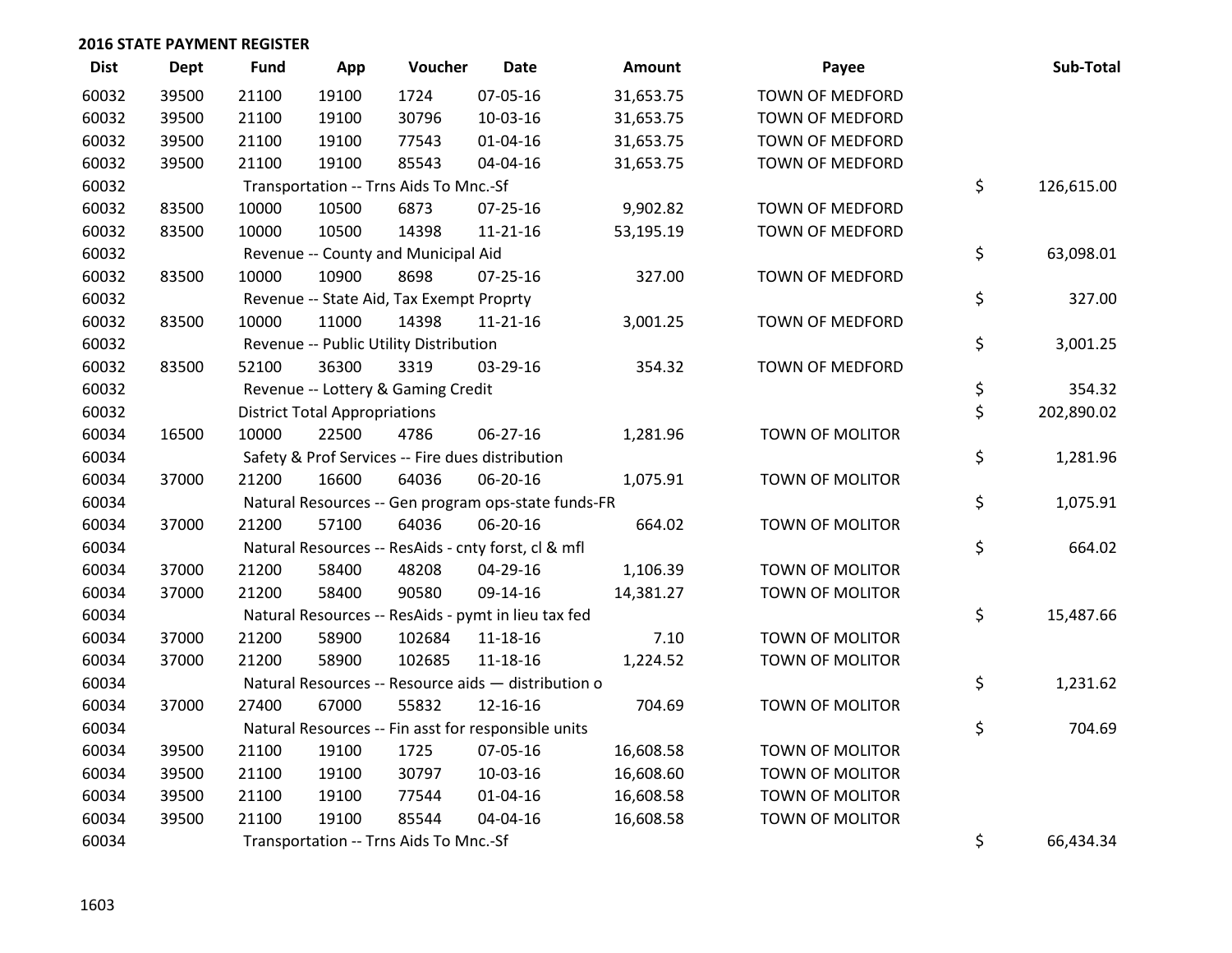| <b>Dist</b> | <b>Dept</b> | <b>Fund</b> | App                                  | Voucher                                          | <b>Date</b>                                         | Amount    | Payee                   | Sub-Total        |
|-------------|-------------|-------------|--------------------------------------|--------------------------------------------------|-----------------------------------------------------|-----------|-------------------------|------------------|
| 60034       | 83500       | 10000       | 10500                                | 6874                                             | 07-25-16                                            | 1,392.64  | <b>TOWN OF MOLITOR</b>  |                  |
| 60034       | 83500       | 10000       | 10500                                | 14399                                            | 11-21-16                                            | 7,891.61  | TOWN OF MOLITOR         |                  |
| 60034       |             |             |                                      | Revenue -- County and Municipal Aid              |                                                     |           |                         | \$<br>9,284.25   |
| 60034       | 83500       | 10000       | 10900                                | 8699                                             | $07 - 25 - 16$                                      | 2.00      | <b>TOWN OF MOLITOR</b>  |                  |
| 60034       |             |             |                                      | Revenue -- State Aid, Tax Exempt Proprty         |                                                     |           |                         | \$<br>2.00       |
| 60034       |             |             | <b>District Total Appropriations</b> |                                                  |                                                     |           |                         | \$<br>96,166.45  |
| 60036       | 16500       | 10000       | 22500                                | 4787                                             | 06-27-16                                            | 452.68    | TOWN OF PERSHING        |                  |
| 60036       |             |             |                                      | Safety & Prof Services -- Fire dues distribution |                                                     |           |                         | \$<br>452.68     |
| 60036       | 37000       | 10000       | 50300                                | 30693                                            | $02 - 17 - 16$                                      | 32,497.81 | <b>TOWN OF PERSHING</b> |                  |
| 60036       | 37000       | 10000       | 50300                                | 46185                                            | $04 - 21 - 16$                                      | 180.71    | TOWN OF PERSHING        |                  |
| 60036       |             |             |                                      |                                                  | Natural Resources -- Aids in lieu of taxes - gener  |           |                         | \$<br>32,678.52  |
| 60036       | 37000       | 21200       | 16600                                | 64037                                            | 06-20-16                                            | 447.10    | <b>TOWN OF PERSHING</b> |                  |
| 60036       |             |             |                                      |                                                  | Natural Resources -- Gen program ops-state funds-FR |           |                         | \$<br>447.10     |
| 60036       | 37000       | 21200       | 57100                                | 64037                                            | 06-20-16                                            | 283.88    | TOWN OF PERSHING        |                  |
| 60036       |             |             |                                      |                                                  | Natural Resources -- ResAids - cnty forst, cl & mfl |           |                         | \$<br>283.88     |
| 60036       | 37000       | 21200       | 57900                                | 46186                                            | $04 - 21 - 16$                                      | 4,414.52  | <b>TOWN OF PERSHING</b> |                  |
| 60036       |             |             |                                      |                                                  | Natural Resources -- Aids in lieu of taxes - sum s  |           |                         | \$<br>4,414.52   |
| 60036       | 39500       | 21100       | 19100                                | 1726                                             | 07-05-16                                            | 18,067.41 | <b>TOWN OF PERSHING</b> |                  |
| 60036       | 39500       | 21100       | 19100                                | 30798                                            | 10-03-16                                            | 18,067.41 | <b>TOWN OF PERSHING</b> |                  |
| 60036       | 39500       | 21100       | 19100                                | 77545                                            | 01-04-16                                            | 18,067.41 | TOWN OF PERSHING        |                  |
| 60036       | 39500       | 21100       | 19100                                | 85545                                            | 04-04-16                                            | 18,067.41 | <b>TOWN OF PERSHING</b> |                  |
| 60036       |             |             |                                      | Transportation -- Trns Aids To Mnc.-Sf           |                                                     |           |                         | \$<br>72,269.64  |
| 60036       | 50500       | 10000       | 17400                                | 17124                                            | 04-28-16                                            | 25,270.00 | <b>TOWN OF PERSHING</b> |                  |
| 60036       |             |             |                                      |                                                  | Administration -- HV trans In annual impact fee     |           |                         | \$<br>25,270.00  |
| 60036       | 83500       | 10000       | 10500                                | 6875                                             | $07 - 25 - 16$                                      | 3,534.87  | TOWN OF PERSHING        |                  |
| 60036       | 83500       | 10000       | 10500                                | 14400                                            | $11 - 21 - 16$                                      | 20,030.92 | TOWN OF PERSHING        |                  |
| 60036       |             |             |                                      | Revenue -- County and Municipal Aid              |                                                     |           |                         | \$<br>23,565.79  |
| 60036       | 83500       | 10000       | 10900                                | 8700                                             | $07 - 25 - 16$                                      | 1.00      | <b>TOWN OF PERSHING</b> |                  |
| 60036       |             |             |                                      | Revenue -- State Aid, Tax Exempt Proprty         |                                                     |           |                         | \$<br>1.00       |
| 60036       | 83500       | 10000       | 50100                                | 2686                                             | $01-29-16$                                          | 193.02    | TOWN OF PERSHING        |                  |
| 60036       |             |             |                                      | Revenue -- Payments for municipal svcs           |                                                     |           |                         | \$<br>193.02     |
| 60036       |             |             | <b>District Total Appropriations</b> |                                                  |                                                     |           |                         | \$<br>159,576.15 |
| 60038       | 16500       | 10000       | 22500                                | 4788                                             | 06-27-16                                            | 2,428.56  | <b>TOWN OF RIB LAKE</b> |                  |
| 60038       |             |             |                                      | Safety & Prof Services -- Fire dues distribution |                                                     |           |                         | \$<br>2,428.56   |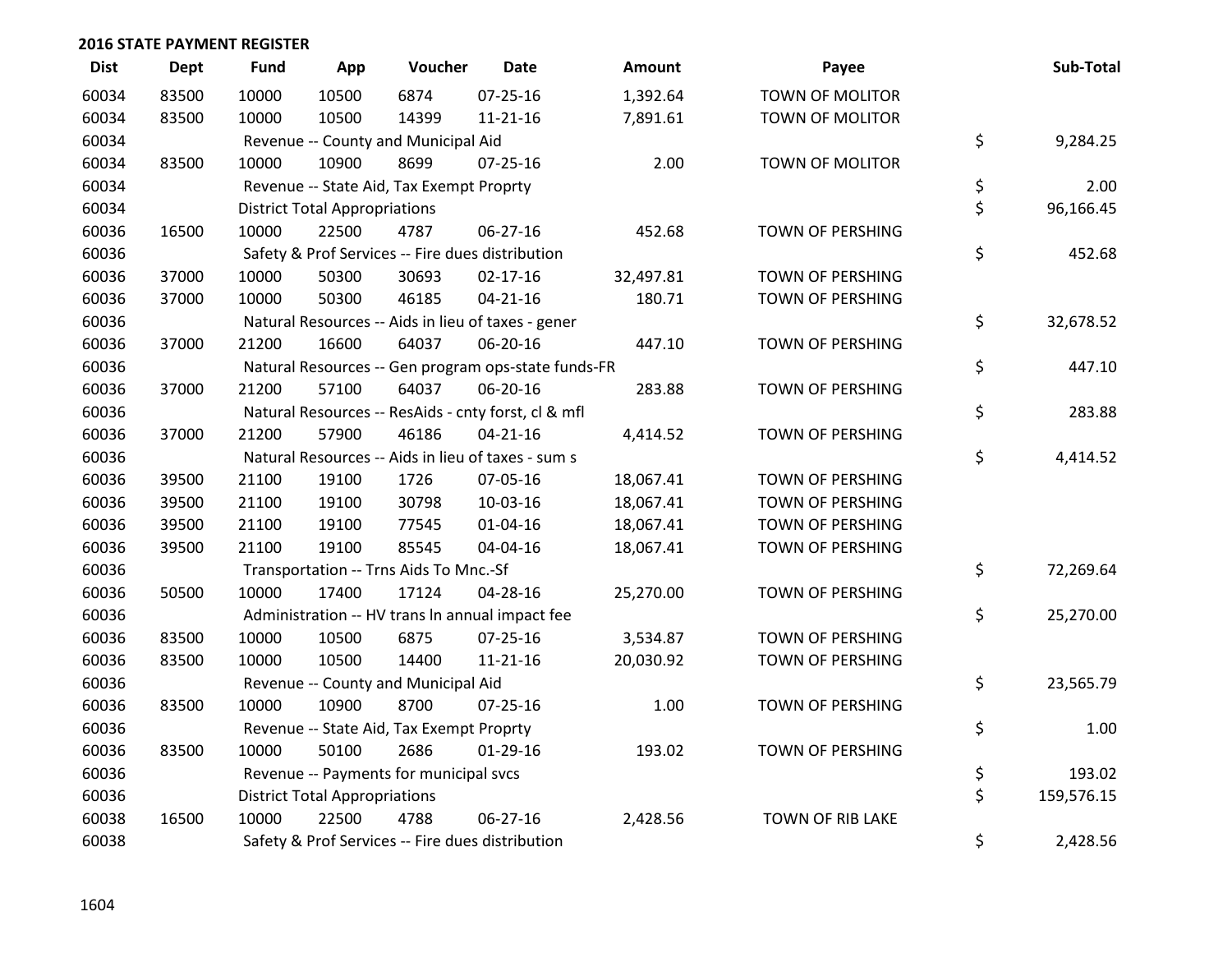| <b>Dist</b> | <b>Dept</b> | <b>Fund</b> | App                                  | Voucher                                             | <b>Date</b>    | <b>Amount</b> | Payee                   | Sub-Total        |
|-------------|-------------|-------------|--------------------------------------|-----------------------------------------------------|----------------|---------------|-------------------------|------------------|
| 60038       | 37000       | 10000       | 50300                                | 30474                                               | $02 - 17 - 16$ | 1,746.84      | <b>TOWN OF RIB LAKE</b> |                  |
| 60038       | 37000       | 10000       | 50300                                | 45359                                               | $04 - 21 - 16$ | 8.21          | TOWN OF RIB LAKE        |                  |
| 60038       |             |             |                                      | Natural Resources -- Aids in lieu of taxes - gener  |                |               |                         | \$<br>1,755.05   |
| 60038       | 37000       | 21200       | 16600                                | 64038                                               | 06-20-16       | 2,593.22      | TOWN OF RIB LAKE        |                  |
| 60038       |             |             |                                      | Natural Resources -- Gen program ops-state funds-FR |                |               |                         | \$<br>2,593.22   |
| 60038       | 37000       | 21200       | 57100                                | 64038                                               | 06-20-16       | 6,677.05      | <b>TOWN OF RIB LAKE</b> |                  |
| 60038       |             |             |                                      | Natural Resources -- ResAids - cnty forst, cl & mfl |                |               |                         | \$<br>6,677.05   |
| 60038       | 37000       | 21200       | 58900                                | 102686                                              | $11 - 18 - 16$ | 1,147.79      | <b>TOWN OF RIB LAKE</b> |                  |
| 60038       |             |             |                                      | Natural Resources -- Resource aids - distribution o |                |               |                         | \$<br>1,147.79   |
| 60038       | 39500       | 21100       | 19100                                | 1727                                                | 07-05-16       | 37,610.16     | TOWN OF RIB LAKE        |                  |
| 60038       | 39500       | 21100       | 19100                                | 30799                                               | 10-03-16       | 37,610.16     | TOWN OF RIB LAKE        |                  |
| 60038       | 39500       | 21100       | 19100                                | 77546                                               | $01 - 04 - 16$ | 37,610.16     | <b>TOWN OF RIB LAKE</b> |                  |
| 60038       | 39500       | 21100       | 19100                                | 85546                                               | 04-04-16       | 37,610.16     | TOWN OF RIB LAKE        |                  |
| 60038       |             |             |                                      | Transportation -- Trns Aids To Mnc.-Sf              |                |               |                         | \$<br>150,440.64 |
| 60038       | 83500       | 10000       | 10500                                | 6876                                                | $07 - 25 - 16$ | 4,778.44      | <b>TOWN OF RIB LAKE</b> |                  |
| 60038       | 83500       | 10000       | 10500                                | 14401                                               | $11 - 21 - 16$ | 27,077.84     | TOWN OF RIB LAKE        |                  |
| 60038       |             |             |                                      | Revenue -- County and Municipal Aid                 |                |               |                         | \$<br>31,856.28  |
| 60038       | 83500       | 10000       | 10900                                | 8701                                                | $07 - 25 - 16$ | 1.00          | TOWN OF RIB LAKE        |                  |
| 60038       |             |             |                                      | Revenue -- State Aid, Tax Exempt Proprty            |                |               |                         | \$<br>1.00       |
| 60038       |             |             | <b>District Total Appropriations</b> |                                                     |                |               |                         | \$<br>196,899.59 |
| 60040       | 16500       | 10000       | 22500                                | 4789                                                | 06-27-16       | 887.64        | TOWN OF ROOSEVELT       |                  |
| 60040       |             |             |                                      | Safety & Prof Services -- Fire dues distribution    |                |               |                         | \$<br>887.64     |
| 60040       | 37000       | 10000       | 50300                                | 28938                                               | $02 - 12 - 16$ | 7,755.99      | TOWN OF ROOSEVELT       |                  |
| 60040       |             |             |                                      | Natural Resources -- Aids in lieu of taxes - gener  |                |               |                         | \$<br>7,755.99   |
| 60040       | 37000       | 21200       | 16600                                | 64039                                               | 06-20-16       | 251.32        | TOWN OF ROOSEVELT       |                  |
| 60040       |             |             |                                      | Natural Resources -- Gen program ops-state funds-FR |                |               |                         | \$<br>251.32     |
| 60040       | 37000       | 21200       | 57100                                | 64039                                               | 06-20-16       | 153.40        | TOWN OF ROOSEVELT       |                  |
| 60040       |             |             |                                      | Natural Resources -- ResAids - cnty forst, cl & mfl |                |               |                         | \$<br>153.40     |
| 60040       | 39500       | 21100       | 19100                                | 1728                                                | 07-05-16       | 30,492.19     | TOWN OF ROOSEVELT       |                  |
| 60040       | 39500       | 21100       | 19100                                | 30800                                               | 10-03-16       | 30,492.21     | TOWN OF ROOSEVELT       |                  |
| 60040       | 39500       | 21100       | 19100                                | 77547                                               | $01 - 04 - 16$ | 30,492.19     | TOWN OF ROOSEVELT       |                  |
| 60040       | 39500       | 21100       | 19100                                | 85547                                               | 04-04-16       | 30,492.19     | TOWN OF ROOSEVELT       |                  |
| 60040       |             |             |                                      | Transportation -- Trns Aids To Mnc.-Sf              |                |               |                         | \$<br>121,968.78 |
| 60040       | 50500       | 10000       | 17400                                | 17125                                               | 04-28-16       | 35,520.00     | TOWN OF ROOSEVELT       |                  |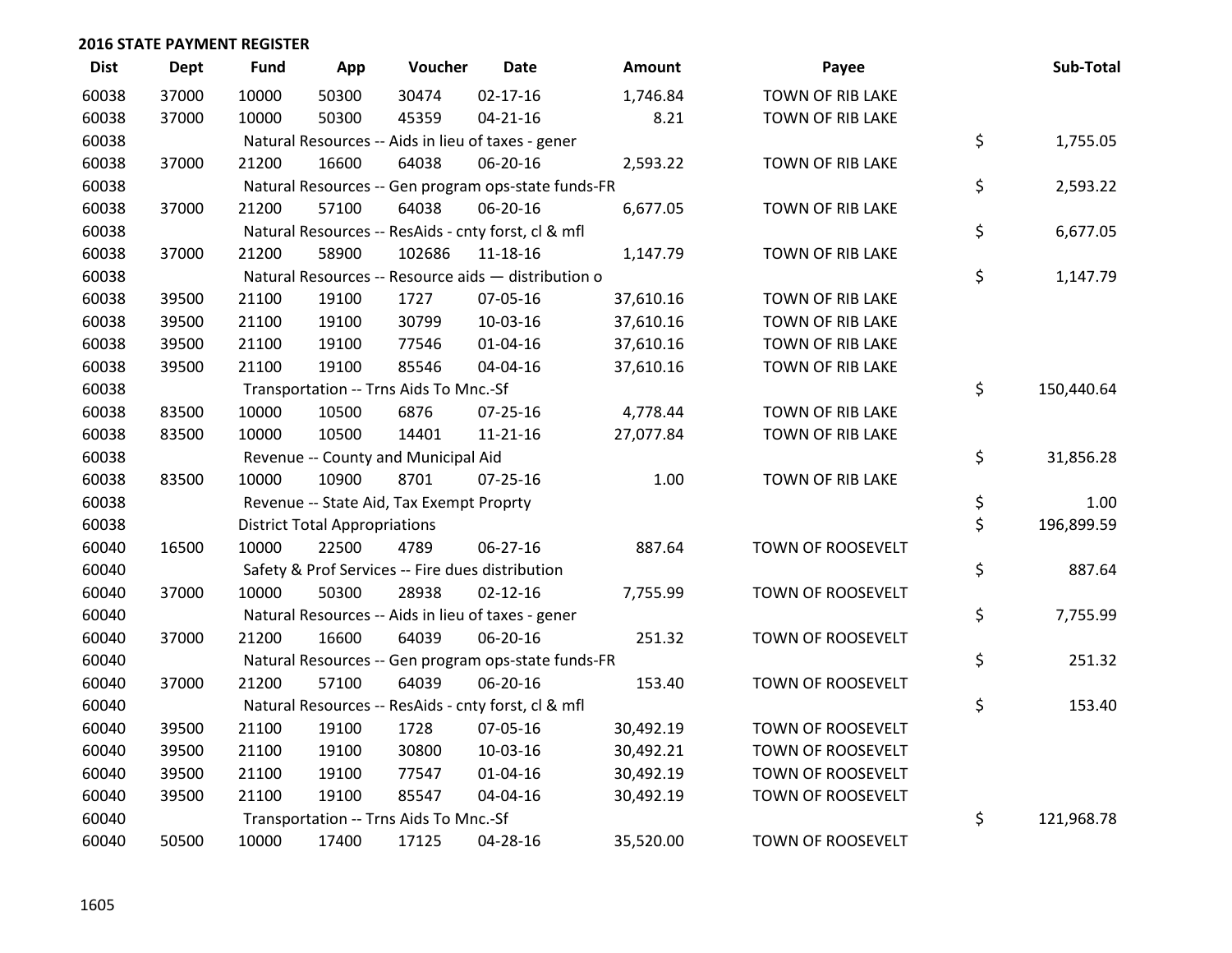| <b>Dist</b> | Dept  | Fund  | App                                  | Voucher                                | <b>Date</b>                                         | <b>Amount</b> | Payee                   | Sub-Total        |
|-------------|-------|-------|--------------------------------------|----------------------------------------|-----------------------------------------------------|---------------|-------------------------|------------------|
| 60040       |       |       |                                      |                                        | Administration -- HV trans In annual impact fee     |               |                         | \$<br>35,520.00  |
| 60040       | 83500 | 10000 | 10500                                | 6877                                   | $07 - 25 - 16$                                      | 5,170.00      | TOWN OF ROOSEVELT       |                  |
| 60040       | 83500 | 10000 | 10500                                | 14402                                  | $11 - 21 - 16$                                      | 28,645.58     | TOWN OF ROOSEVELT       |                  |
| 60040       |       |       |                                      | Revenue -- County and Municipal Aid    |                                                     |               |                         | \$<br>33,815.58  |
| 60040       | 83500 | 10000 | 11000                                | 14402                                  | 11-21-16                                            | 676.80        | TOWN OF ROOSEVELT       |                  |
| 60040       |       |       |                                      | Revenue -- Public Utility Distribution |                                                     |               |                         | \$<br>676.80     |
| 60040       |       |       | <b>District Total Appropriations</b> |                                        |                                                     |               |                         | \$<br>201,029.51 |
| 60042       | 16500 | 10000 | 22500                                | 4790                                   | 06-27-16                                            | 791.51        | <b>TOWN OF TAFT</b>     |                  |
| 60042       |       |       |                                      |                                        | Safety & Prof Services -- Fire dues distribution    |               |                         | \$<br>791.51     |
| 60042       | 37000 | 21200 | 16600                                | 64040                                  | 06-20-16                                            | 1,146.71      | TOWN OF TAFT            |                  |
| 60042       |       |       |                                      |                                        | Natural Resources -- Gen program ops-state funds-FR |               |                         | \$<br>1,146.71   |
| 60042       | 37000 | 21200 | 57100                                | 64040                                  | 06-20-16                                            | 519.26        | <b>TOWN OF TAFT</b>     |                  |
| 60042       |       |       |                                      |                                        | Natural Resources -- ResAids - cnty forst, cl & mfl |               |                         | \$<br>519.26     |
| 60042       | 39500 | 21100 | 19100                                | 1729                                   | 07-05-16                                            | 16,659.36     | <b>TOWN OF TAFT</b>     |                  |
| 60042       | 39500 | 21100 | 19100                                | 30801                                  | 10-03-16                                            | 16,659.37     | <b>TOWN OF TAFT</b>     |                  |
| 60042       | 39500 | 21100 | 19100                                | 77548                                  | $01 - 04 - 16$                                      | 16,659.36     | <b>TOWN OF TAFT</b>     |                  |
| 60042       | 39500 | 21100 | 19100                                | 85548                                  | 04-04-16                                            | 16,659.36     | <b>TOWN OF TAFT</b>     |                  |
| 60042       |       |       |                                      | Transportation -- Trns Aids To Mnc.-Sf |                                                     |               |                         | \$<br>66,637.45  |
| 60042       | 83500 | 10000 | 10500                                | 6878                                   | $07 - 25 - 16$                                      | 4,929.18      | <b>TOWN OF TAFT</b>     |                  |
| 60042       | 83500 | 10000 | 10500                                | 14403                                  | $11 - 21 - 16$                                      | 27,561.26     | <b>TOWN OF TAFT</b>     |                  |
| 60042       |       |       |                                      | Revenue -- County and Municipal Aid    |                                                     |               |                         | \$<br>32,490.44  |
| 60042       | 83500 | 10000 | 11000                                | 14403                                  | $11 - 21 - 16$                                      | 383.29        | <b>TOWN OF TAFT</b>     |                  |
| 60042       |       |       |                                      | Revenue -- Public Utility Distribution |                                                     |               |                         | \$<br>383.29     |
| 60042       | 83500 | 10000 | 50100                                | 2687                                   | $01-29-16$                                          | 208.07        | <b>TOWN OF TAFT</b>     |                  |
| 60042       |       |       |                                      | Revenue -- Payments for municipal svcs |                                                     |               |                         | \$<br>208.07     |
| 60042       |       |       | <b>District Total Appropriations</b> |                                        |                                                     |               |                         | \$<br>102,176.73 |
| 60044       | 16500 | 10000 | 22500                                | 4791                                   | 06-27-16                                            | 1,601.84      | TOWN OF WESTBORO        |                  |
| 60044       |       |       |                                      |                                        | Safety & Prof Services -- Fire dues distribution    |               |                         | \$<br>1,601.84   |
| 60044       | 37000 | 21200 | 16600                                | 64041                                  | 06-20-16                                            | 1,899.75      | TOWN OF WESTBORO        |                  |
| 60044       |       |       |                                      |                                        | Natural Resources -- Gen program ops-state funds-FR |               |                         | \$<br>1,899.75   |
| 60044       | 37000 | 21200 | 57100                                | 64041                                  | 06-20-16                                            | 1,818.50      | TOWN OF WESTBORO        |                  |
| 60044       |       |       |                                      |                                        | Natural Resources -- ResAids - cnty forst, cl & mfl |               |                         | \$<br>1,818.50   |
| 60044       | 37000 | 21200 | 58400                                | 48209                                  | 04-29-16                                            | 4,154.66      | <b>TOWN OF WESTBORO</b> |                  |
| 60044       | 37000 | 21200 | 58400                                | 90581                                  | 09-14-16                                            | 54,003.88     | TOWN OF WESTBORO        |                  |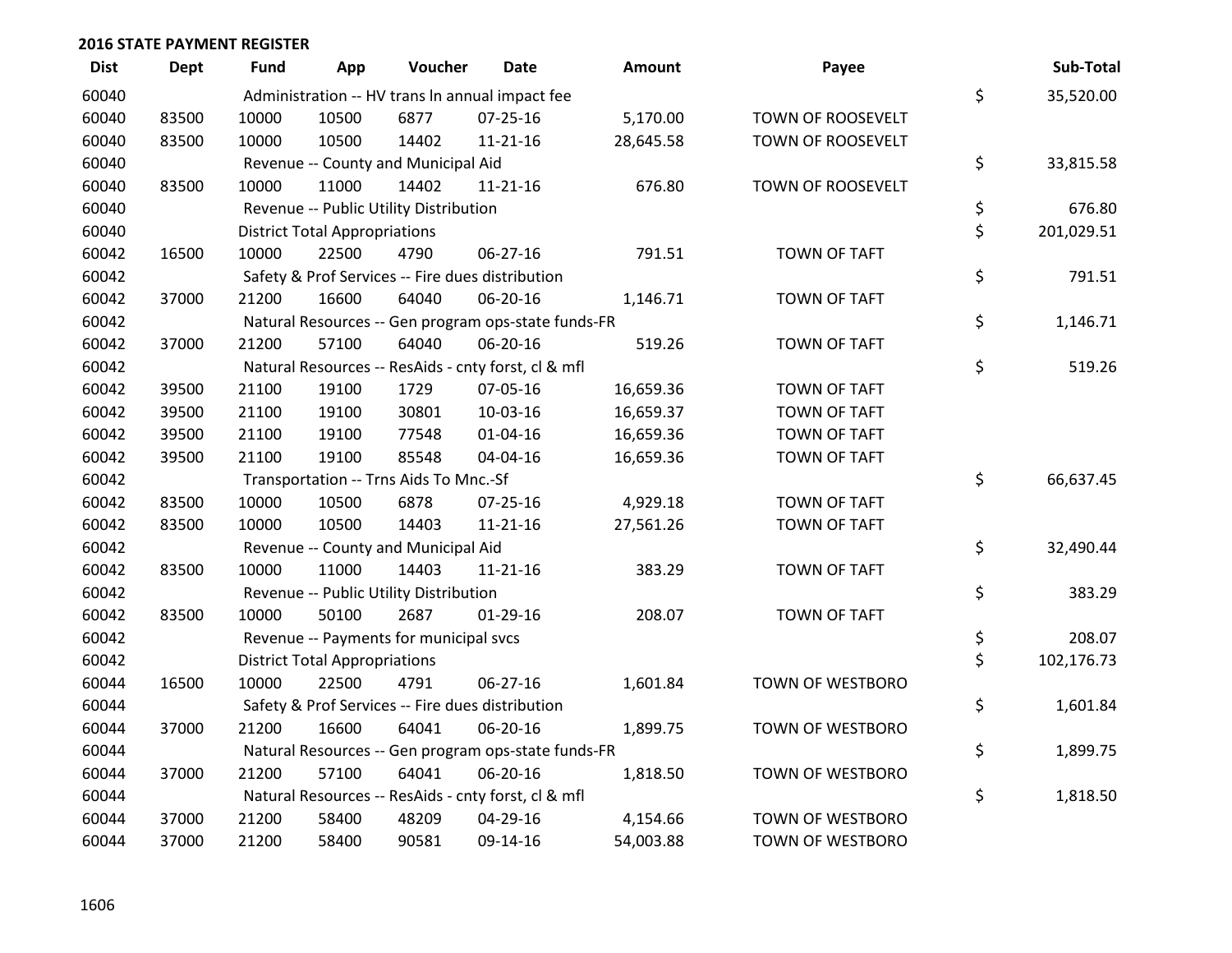| <b>Dist</b> | <b>Dept</b> | <b>Fund</b> | App                                  | Voucher                                          | <b>Date</b>                                         | <b>Amount</b> | Payee                    | Sub-Total        |
|-------------|-------------|-------------|--------------------------------------|--------------------------------------------------|-----------------------------------------------------|---------------|--------------------------|------------------|
| 60044       |             |             |                                      |                                                  | Natural Resources -- ResAids - pymt in lieu tax fed |               |                          | \$<br>58,158.54  |
| 60044       | 37000       | 21200       | 58900                                | 102687                                           | 11-18-16                                            | 2,620.06      | TOWN OF WESTBORO         |                  |
| 60044       |             |             |                                      |                                                  | Natural Resources -- Resource aids - distribution o |               |                          | \$<br>2,620.06   |
| 60044       | 37000       | 27400       | 67000                                | 56272                                            | 05-27-16                                            | 2,265.06      | TOWN OF WESTBORO         |                  |
| 60044       |             |             |                                      |                                                  | Natural Resources -- Fin asst for responsible units |               |                          | \$<br>2,265.06   |
| 60044       | 39500       | 21100       | 19100                                | 1730                                             | 07-05-16                                            | 48,466.02     | TOWN OF WESTBORO         |                  |
| 60044       | 39500       | 21100       | 19100                                | 30802                                            | 10-03-16                                            | 48,466.02     | TOWN OF WESTBORO         |                  |
| 60044       | 39500       | 21100       | 19100                                | 77549                                            | $01 - 04 - 16$                                      | 48,466.02     | TOWN OF WESTBORO         |                  |
| 60044       | 39500       | 21100       | 19100                                | 85549                                            | 04-04-16                                            | 48,466.02     | TOWN OF WESTBORO         |                  |
| 60044       |             |             |                                      | Transportation -- Trns Aids To Mnc.-Sf           |                                                     |               |                          | \$<br>193,864.08 |
| 60044       | 83500       | 10000       | 10500                                | 6879                                             | 07-25-16                                            | 7,594.76      | TOWN OF WESTBORO         |                  |
| 60044       | 83500       | 10000       | 10500                                | 14404                                            | $11 - 21 - 16$                                      | 42,682.81     | <b>TOWN OF WESTBORO</b>  |                  |
| 60044       |             |             |                                      | Revenue -- County and Municipal Aid              |                                                     |               |                          | \$<br>50,277.57  |
| 60044       | 83500       | 10000       | 10900                                | 8702                                             | $07 - 25 - 16$                                      | 3.00          | TOWN OF WESTBORO         |                  |
| 60044       |             |             |                                      | Revenue -- State Aid, Tax Exempt Proprty         |                                                     |               |                          | \$<br>3.00       |
| 60044       | 83500       | 10000       | 11000                                | 14404                                            | $11 - 21 - 16$                                      | 395.01        | TOWN OF WESTBORO         |                  |
| 60044       |             |             |                                      | Revenue -- Public Utility Distribution           |                                                     |               |                          | \$<br>395.01     |
| 60044       |             |             | <b>District Total Appropriations</b> |                                                  |                                                     |               |                          | \$<br>312,903.41 |
| 60131       | 16500       | 10000       | 22500                                | 4792                                             | $06 - 27 - 16$                                      | 779.88        | <b>VILLAGE OF GILMAN</b> |                  |
| 60131       |             |             |                                      | Safety & Prof Services -- Fire dues distribution |                                                     |               |                          | \$<br>779.88     |
| 60131       | 37000       | 27400       | 67000                                | 55628                                            | 05-27-16                                            | 2,494.09      | <b>VILLAGE OF GILMAN</b> |                  |
| 60131       |             |             |                                      |                                                  | Natural Resources -- Fin asst for responsible units |               |                          | \$<br>2,494.09   |
| 60131       | 39500       | 21100       | 18500                                | 60632                                            | 12-12-16                                            | 1,552.00      | <b>VILLAGE OF GILMAN</b> |                  |
| 60131       |             |             |                                      | Transportation -- Hwy Sfty Loc Aid Ffd           |                                                     |               |                          | \$<br>1,552.00   |
| 60131       | 39500       | 21100       | 19100                                | 1731                                             | 07-05-16                                            | 5,972.92      | <b>VILLAGE OF GILMAN</b> |                  |
| 60131       | 39500       | 21100       | 19100                                | 30803                                            | 10-03-16                                            | 5,972.94      | <b>VILLAGE OF GILMAN</b> |                  |
| 60131       | 39500       | 21100       | 19100                                | 77550                                            | $01 - 04 - 16$                                      | 5,972.92      | <b>VILLAGE OF GILMAN</b> |                  |
| 60131       | 39500       | 21100       | 19100                                | 85550                                            | 04-04-16                                            | 5,972.92      | <b>VILLAGE OF GILMAN</b> |                  |
| 60131       |             |             |                                      | Transportation -- Trns Aids To Mnc.-Sf           |                                                     |               |                          | \$<br>23,891.70  |
| 60131       | 39500       | 21100       | 27800                                | 87981                                            | $07-14-16$                                          | 7,908.36      | TREAS VIL GILMAN         |                  |
| 60131       |             |             |                                      | Transportation -- Loc Rd Imp Prg St Fd           |                                                     |               |                          | \$<br>7,908.36   |
| 60131       | 83500       | 10000       | 10500                                | 6880                                             | 07-25-16                                            | 21,697.79     | <b>VILLAGE OF GILMAN</b> |                  |
| 60131       | 83500       | 10000       | 10500                                | 14405                                            | $11 - 21 - 16$                                      | 122,954.11    | <b>VILLAGE OF GILMAN</b> |                  |
| 60131       |             |             |                                      | Revenue -- County and Municipal Aid              |                                                     |               |                          | \$<br>144,651.90 |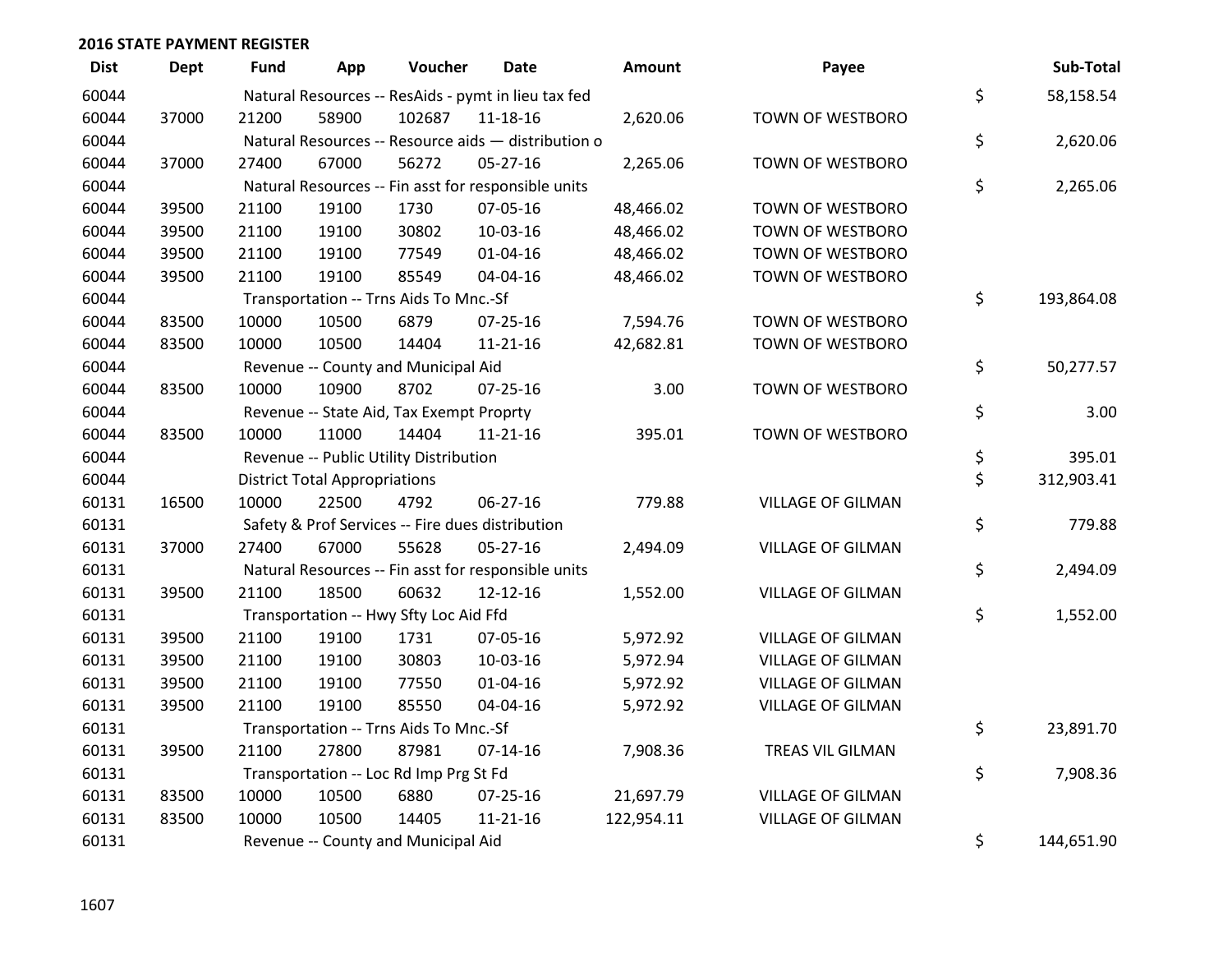| <b>Dist</b> | <b>Dept</b> | <b>Fund</b> | App                                      | Voucher                                  | <b>Date</b>                                      | Amount     | Payee                      | Sub-Total        |
|-------------|-------------|-------------|------------------------------------------|------------------------------------------|--------------------------------------------------|------------|----------------------------|------------------|
| 60131       | 83500       | 10000       | 10900                                    | 8703                                     | $07 - 25 - 16$                                   | 803.00     | <b>VILLAGE OF GILMAN</b>   |                  |
| 60131       | 83500       | 10000       | 10900                                    | 9859                                     | $07 - 25 - 16$                                   | 153.00     | <b>VILLAGE OF GILMAN</b>   |                  |
| 60131       |             |             |                                          | Revenue -- State Aid, Tax Exempt Proprty |                                                  |            |                            | \$<br>956.00     |
| 60131       | 83500       | 52100       | 36300                                    | 3320                                     | 03-29-16                                         | 1,032.96   | <b>VILLAGE OF GILMAN</b>   |                  |
| 60131       |             |             |                                          | Revenue -- Lottery & Gaming Credit       |                                                  |            |                            | \$<br>1,032.96   |
| 60131       |             |             | <b>District Total Appropriations</b>     |                                          |                                                  |            |                            | \$<br>183,266.89 |
| 60146       | 16500       | 10000       | 22500                                    | 4793                                     | 06-27-16                                         | 146.57     | <b>VILLAGE OF LUBLIN</b>   |                  |
| 60146       |             |             |                                          |                                          | Safety & Prof Services -- Fire dues distribution |            |                            | \$<br>146.57     |
| 60146       | 39500       | 21100       | 19100                                    | 1732                                     | 07-05-16                                         | 1,948.77   | <b>VILLAGE OF LUBLIN</b>   |                  |
| 60146       | 39500       | 21100       | 19100                                    | 30804                                    | 10-03-16                                         | 1,948.77   | <b>VILLAGE OF LUBLIN</b>   |                  |
| 60146       | 39500       | 21100       | 19100                                    | 77551                                    | $01 - 04 - 16$                                   | 1,948.77   | <b>VILLAGE OF LUBLIN</b>   |                  |
| 60146       | 39500       | 21100       | 19100                                    | 85551                                    | 04-04-16                                         | 1,948.77   | <b>VILLAGE OF LUBLIN</b>   |                  |
| 60146       |             |             |                                          | Transportation -- Trns Aids To Mnc.-Sf   |                                                  |            |                            | \$<br>7,795.08   |
| 60146       | 50500       | 10000       | 17400                                    | 17126                                    | 04-28-16                                         | 4,384.00   | VILLAGE OF LUBLIN          |                  |
| 60146       |             |             |                                          |                                          | Administration -- HV trans In annual impact fee  |            |                            | \$<br>4,384.00   |
| 60146       | 83500       | 10000       | 10500                                    | 6881                                     | 07-25-16                                         | 7,662.06   | <b>VILLAGE OF LUBLIN</b>   |                  |
| 60146       | 83500       | 10000       | 10500                                    | 14406                                    | $11 - 21 - 16$                                   | 43,418.36  | <b>VILLAGE OF LUBLIN</b>   |                  |
| 60146       |             |             |                                          | Revenue -- County and Municipal Aid      |                                                  |            |                            | \$<br>51,080.42  |
| 60146       | 83500       | 10000       | 10900                                    | 8704                                     | $07 - 25 - 16$                                   | 1.00       | <b>VILLAGE OF LUBLIN</b>   |                  |
| 60146       |             |             |                                          | Revenue -- State Aid, Tax Exempt Proprty |                                                  |            |                            | \$<br>1.00       |
| 60146       |             |             | <b>District Total Appropriations</b>     |                                          |                                                  |            |                            | \$<br>63,407.07  |
| 60176       | 16500       | 10000       | 22500                                    | 4794                                     | 06-27-16                                         | 1,529.20   | <b>VILLAGE OF RIB LAKE</b> |                  |
| 60176       |             |             |                                          |                                          | Safety & Prof Services -- Fire dues distribution |            |                            | \$<br>1,529.20   |
| 60176       | 39500       | 21100       | 19100                                    | 1733                                     | 07-05-16                                         | 13,650.47  | <b>VILLAGE OF RIB LAKE</b> |                  |
| 60176       | 39500       | 21100       | 19100                                    | 30805                                    | 10-03-16                                         | 13,650.48  | <b>VILLAGE OF RIB LAKE</b> |                  |
| 60176       | 39500       | 21100       | 19100                                    | 77552                                    | $01 - 04 - 16$                                   | 13,650.47  | <b>VILLAGE OF RIB LAKE</b> |                  |
| 60176       | 39500       | 21100       | 19100                                    | 85552                                    | 04-04-16                                         | 13,650.47  | VILLAGE OF RIB LAKE        |                  |
| 60176       |             |             |                                          | Transportation -- Trns Aids To Mnc.-Sf   |                                                  |            |                            | \$<br>54,601.89  |
| 60176       | 83500       | 10000       | 10500                                    | 6882                                     | 07-25-16                                         | 47,834.88  | <b>VILLAGE OF RIB LAKE</b> |                  |
| 60176       | 83500       | 10000       | 10500                                    | 14407                                    | $11 - 21 - 16$                                   | 257,786.19 | VILLAGE OF RIB LAKE        |                  |
| 60176       |             |             |                                          | Revenue -- County and Municipal Aid      |                                                  |            |                            | \$<br>305,621.07 |
| 60176       | 83500       | 10000       | 10900                                    | 8705                                     | 07-25-16                                         | 46.00      | <b>VILLAGE OF RIB LAKE</b> |                  |
| 60176       | 83500       | 10000       | 10900                                    | 9860                                     | $07 - 25 - 16$                                   | 1,141.00   | <b>VILLAGE OF RIB LAKE</b> |                  |
| 60176       |             |             | Revenue -- State Aid, Tax Exempt Proprty |                                          | \$<br>1,187.00                                   |            |                            |                  |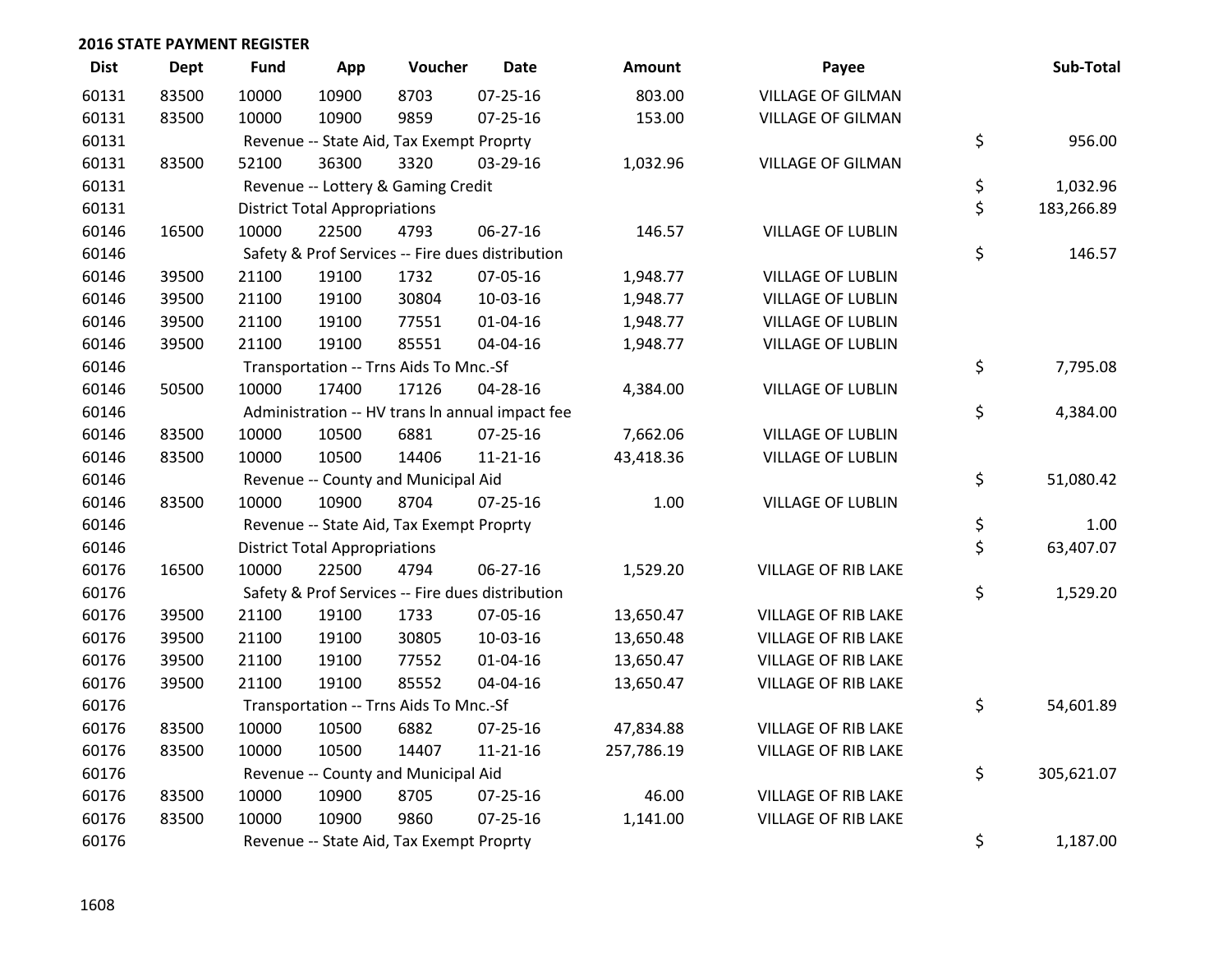| <b>Dist</b> | <b>Dept</b> | Fund  | App                                  | Voucher                                  | <b>Date</b>                                        | Amount    | Payee                          | Sub-Total        |
|-------------|-------------|-------|--------------------------------------|------------------------------------------|----------------------------------------------------|-----------|--------------------------------|------------------|
| 60176       | 83500       | 52100 | 36300                                | 3321                                     | 03-29-16                                           | 560.22    | <b>VILLAGE OF RIB LAKE</b>     |                  |
| 60176       |             |       |                                      | Revenue -- Lottery & Gaming Credit       |                                                    |           |                                | \$<br>560.22     |
| 60176       |             |       | <b>District Total Appropriations</b> |                                          |                                                    |           |                                | \$<br>363,499.38 |
| 60181       | 16500       | 10000 | 22500                                | 4795                                     | 06-27-16                                           | 1,014.93  | VILLAGE OF STETSONVILLE        |                  |
| 60181       |             |       |                                      |                                          | Safety & Prof Services -- Fire dues distribution   |           |                                | \$<br>1,014.93   |
| 60181       | 39500       | 21100 | 19100                                | 1734                                     | 07-05-16                                           | 2,823.28  | VILLAGE OF STETSONVILLE        |                  |
| 60181       | 39500       | 21100 | 19100                                | 30806                                    | $10-03-16$                                         | 2,823.29  | <b>VILLAGE OF STETSONVILLE</b> |                  |
| 60181       | 39500       | 21100 | 19100                                | 77553                                    | $01 - 04 - 16$                                     | 2,823.28  | <b>VILLAGE OF STETSONVILLE</b> |                  |
| 60181       | 39500       | 21100 | 19100                                | 85553                                    | 04-04-16                                           | 2,823.28  | VILLAGE OF STETSONVILLE        |                  |
| 60181       |             |       |                                      | Transportation -- Trns Aids To Mnc.-Sf   |                                                    |           |                                | \$<br>11,293.13  |
| 60181       | 83500       | 10000 | 10500                                | 6883                                     | $07 - 25 - 16$                                     | 17,529.59 | VILLAGE OF STETSONVILLE        |                  |
| 60181       | 83500       | 10000 | 10500                                | 14408                                    | $11 - 21 - 16$                                     | 99,334.35 | VILLAGE OF STETSONVILLE        |                  |
| 60181       |             |       |                                      | Revenue -- County and Municipal Aid      |                                                    |           |                                | \$<br>116,863.94 |
| 60181       | 83500       | 10000 | 10900                                | 8706                                     | $07 - 25 - 16$                                     | 20.00     | <b>VILLAGE OF STETSONVILLE</b> |                  |
| 60181       | 83500       | 10000 | 10900                                | 9861                                     | $07 - 25 - 16$                                     | 162.00    | VILLAGE OF STETSONVILLE        |                  |
| 60181       |             |       |                                      | Revenue -- State Aid, Tax Exempt Proprty |                                                    |           |                                | \$<br>182.00     |
| 60181       | 83500       | 52100 | 36300                                | 3322                                     | 03-28-16                                           | 375.43    | <b>VILLAGE OF STETSONVILLE</b> |                  |
| 60181       |             |       |                                      | Revenue -- Lottery & Gaming Credit       |                                                    |           |                                | \$<br>375.43     |
| 60181       |             |       | <b>District Total Appropriations</b> |                                          |                                                    |           |                                | \$<br>129,729.43 |
| 60251       | 16500       | 10000 | 22500                                | 4796                                     | 06-27-16                                           | 12,081.92 | <b>CITY OF MEDFORD</b>         |                  |
| 60251       |             |       |                                      |                                          | Safety & Prof Services -- Fire dues distribution   |           |                                | \$<br>12,081.92  |
| 60251       | 37000       | 10000 | 50300                                | 33788                                    | 03-01-16                                           | 274.22    | <b>CITY OF MEDFORD</b>         |                  |
| 60251       |             |       |                                      |                                          | Natural Resources -- Aids in lieu of taxes - gener |           |                                | \$<br>274.22     |
| 60251       | 37000       | 21200 | 57900                                | 46233                                    | $04 - 21 - 16$                                     | 16.47     | <b>CITY OF MEDFORD</b>         |                  |
| 60251       |             |       |                                      |                                          | Natural Resources -- Aids in lieu of taxes - sum s |           |                                | \$<br>16.47      |
| 60251       | 39500       | 21100 | 16200                                | 2131                                     | 07-05-16                                           | 3,559.13  | <b>CITY OF MEDFORD</b>         |                  |
| 60251       | 39500       | 21100 | 16200                                | 29233                                    | 10-03-16                                           | 3,559.15  | <b>CITY OF MEDFORD</b>         |                  |
| 60251       |             |       |                                      | Transportation -- Conn Hwy Aids St Fds   |                                                    |           |                                | \$<br>7,118.28   |
| 60251       | 39500       | 21100 | 17700                                | 6076                                     | 08-01-16                                           | 6,734.00  | <b>CITY OF MEDFORD</b>         |                  |
| 60251       | 39500       | 21100 | 17700                                | 32917                                    | 10-06-16                                           | 6,734.00  | <b>CITY OF MEDFORD</b>         |                  |
| 60251       | 39500       | 21100 | 17700                                | 69113                                    | 12-30-16                                           | 4,040.00  | <b>CITY OF MEDFORD</b>         |                  |
| 60251       |             |       |                                      | Transportation -- Tc, Trns Oper Aid Sf   |                                                    |           |                                | \$<br>17,508.00  |
| 60251       | 39500       | 21100 | 18200                                | 33743                                    | 10-04-16                                           | 29,206.00 | <b>CITY OF MEDFORD</b>         |                  |
| 60251       | 39500       | 21100 | 18200                                | 57955                                    | 12-05-16                                           | 15,477.00 | <b>CITY OF MEDFORD</b>         |                  |